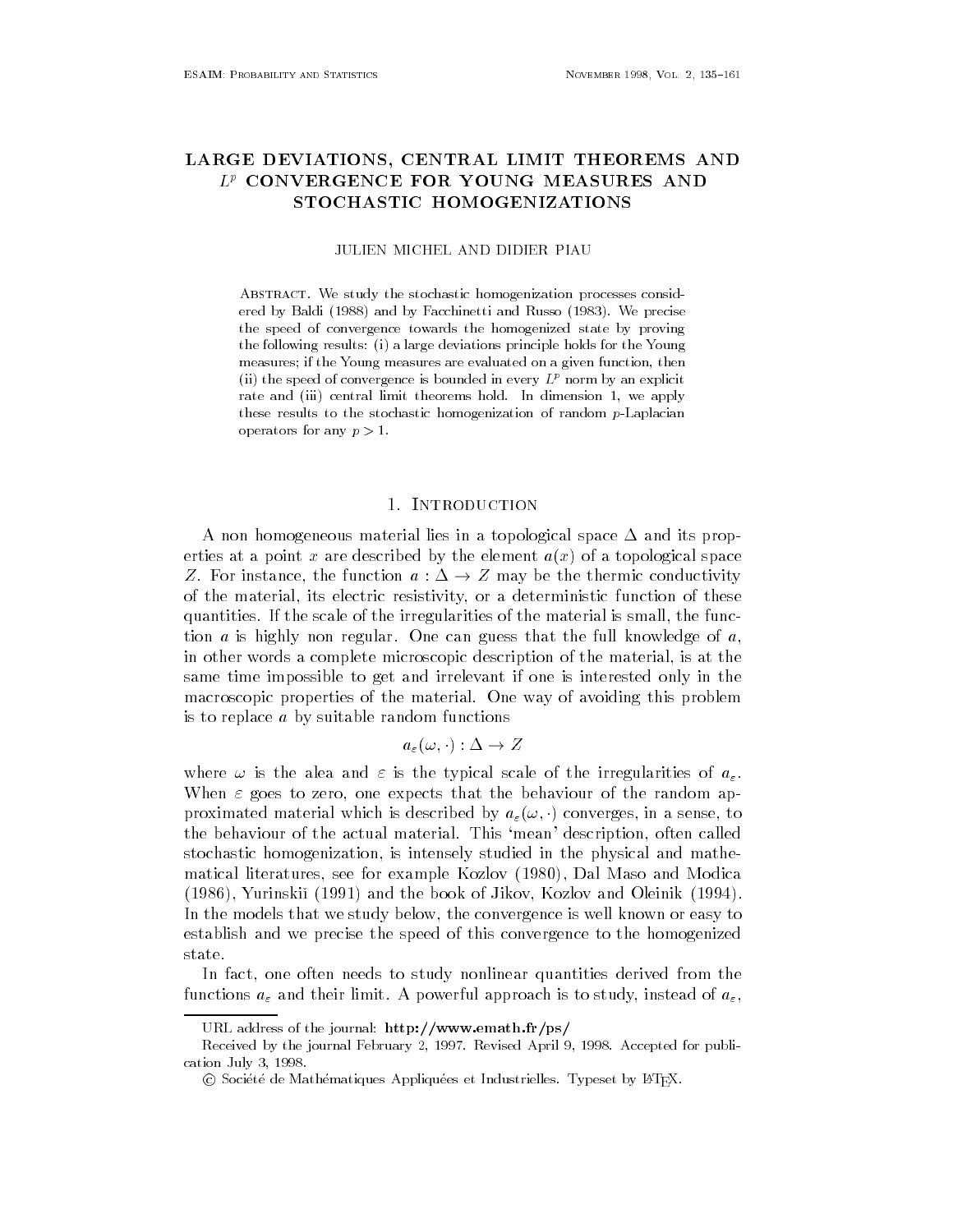the Young measure associated to a- This is explained in Michel and Robert (1994) in the context of thermodynamical limits of infinite dimensional dynamical systems

Fix a Borel probability measure dx on - The Young measures that we are considering are defined, for any measurable  $a:\Delta\to Z,$  by

$$
\nu(B) = \int_{\Delta} \mathbf{1}_B(x, a(x)) dx
$$

for any Borel set  $B$  of  $\Delta\times Z.$  The random Young measures  $\nu_\varepsilon$  associated to the random functions  $a_\varepsilon$  often converge even if  $a_\varepsilon(\omega, \cdot)$  doesn't converge in a usual sense

We prove large deviations principles, central limit theorems and we bound the rate of the  $L^2$  convergence of  $\nu_\varepsilon$ . Hence, we first study the asymptotic behaviour of

$$
P(\nu_{\varepsilon} \in A),
$$

for example when the measurable set  $A$  is asymptotically rare, that is when the limit  $\nu_0$  of  $\nu_\varepsilon$  is not in  $A$ . Next, for regular enough functions  $f:\Delta\!\times\! Z\to$ R, we show that the random variables  $\varepsilon^{-1/2}$   $(\nu_{\varepsilon}(f) - \nu_0(f))$  converge to a Gaussian law. Last, we bound the  $L^p$  norm of the random variables  $(\nu_{\varepsilon}(f) - \nu_0(f))$  for every  $p \geq 1$ .

Random Young measures - contain all the information on the random functions a- For instance theorem of Baldi 

 is a large deviations principle for a- in model B see the denition in section Roughly speak ing Baldi s result states that if a- is built using the law of a random variable  $\alpha$ , then the exponential cost of a value  $a(x) = t \in Z$  at the point  $x \in \Delta$  is  $j(t)$ , where  $j$  is the Cramér transform of the law of  $\alpha$ . Hence,  $j(t)$  is exactly whether it costs exponentially interesting in the action of a large deviation of a large deviation of a large d for i.i.d. random variables distributed like  $\alpha$  to be such that their empirical mean is approximately equal to  $t$  instead of being approximately equal to the mean  $E(\alpha)$  of  $\alpha$ . Then, the exponential cost of a function  $a : \Delta \to Z$  is the mean over  $\Delta$  of joa. We prove that this space-averaging of the cost (*i.e.* of the action of a large deviations principle occurs for models B and FRp (see definitions in section 2) at the level of the Young measures. In other words the total cost in  $\{r_{i}\}$  are measurements to the measure over  $\blacksquare$  are measured that  $c(\nu_x)$  which is measurable with respect to the value of  $\nu$  at  $x$ . Furthermore, the function c is independent of x. For model B, we recover in section 3.3 the large deviations of a-contractions of a-contractions of  $\mathcal{A}$ ations of -definitions of -definitions of our theorem is obviously the source of our contract of our contract of our contract of our contract of our contract of our contract of our contract of our contract of our contract paper

Space-averaging of the action of a large deviations principle is studied in Piau (1998) for a model of Poissonian obstacles in every dimension.

We mention that the large deviations principle for the Young measures of model B (our theorem 2.1) is proved by one of the authors and Robert in Michel and Robert (1994). We prove again this result for the following reasons our assumption on the partitions of the topological space - condi tion  $(P1)$  of section 2) is slightly weaker than in Michel and Robert  $(1994)$ , our proof is slightly simpler the only convexity property that we use is the concavity of the logarithm) and the application of theorem  $2.1$  to the large deviations of the Young measures  $\nu_{\varepsilon}^2$  of the p-Laplacian with  $p > 1$  (see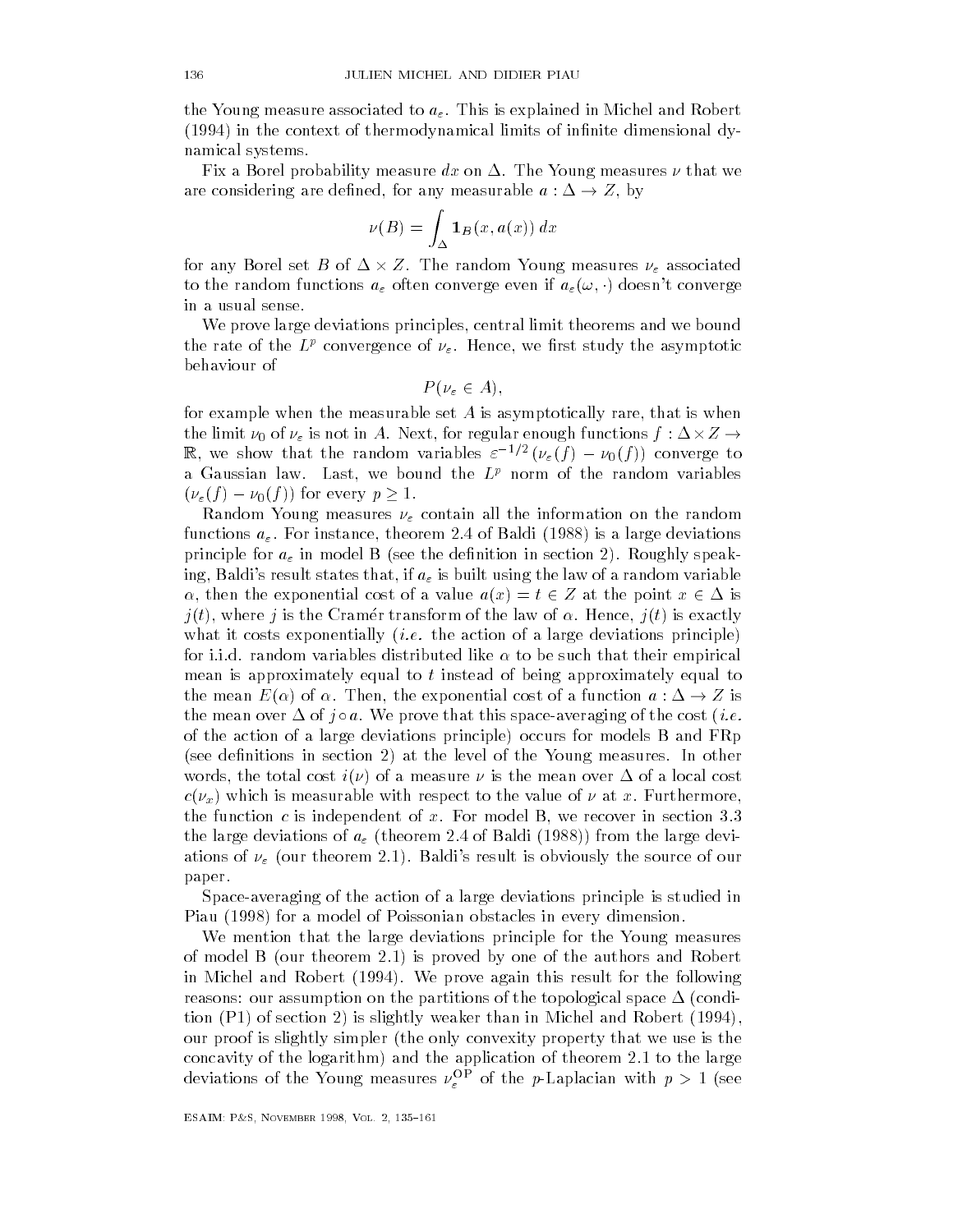the end of this section and this section and the results of section  $\mathbf{r}$ mentioned paper

An important application of our results is the homogenization of random operators. In the following,  $\Delta$  is often a domain of  $\mathbb R$  for volume 1 and  $ax$ the Lebesgue measure. When  $d = 1$ , we proceed as follows. Assume that - that is a real valued random variable that is Z R and that  $v : \Delta \to \mathbb{R}$  is a given heat source of zero mean over  $\Delta$ . Call u the temperature in the permanent regime of a material of thermic conductivity a, surrounded at  $x = 0$  and  $x = 1$  by an isolating material and submitted to the heat source v. Assume further that the heat flow q in the material follows a power law of the gradient  $u'$  of the temperature

$$
q = -a |u'|^{r-2} u',
$$

for  $r > 1$ . One recovers the usual Fourier law by setting  $r = 2$ . Then, u is the solution of

$$
-(a(x)|u'(x)|^{r-2}u'(x))'=v(x), x \in (0,1),
$$

with Neumann boundary conditions  $u'(0) = u'(1) = 0$ . The Young measure  $\nu^{\rm OP}$  associated to this r-Laplacian operator should describe at the same time the parameter a of the equation and the gradient  $u'$  of its solution. Hence, one sets

$$
\nu^{\rm OP}(B)=\int_\Delta {\bf 1}_B(x,a(x),u'(x))\ dx
$$

for any Borel set B of  $\Delta \times \mathbb{R}^2$ . Of course, at least when  $a$  is nonnegative and bounded away from zero,  $u^{\prime}$  is in fact

$$
u'(x) = -|w(x)|^{q-1} w(x) a(x)^{-q}
$$

where w is the primitive of v which is null at  $x = 0$  and where  $q = 1/(r - 1)$ . Hence, all the estimates on the Young measures  $\nu$ , which takes only into account  $(x, a(x))$ , can be applied to the full Young measure  $\nu^{\text{OP}}$  of the operator, which takes into account  $(x, a(x), u'(x))$ . We state the results for  $\nu^{\rm OP}$  in section 2.3.

In section 2, we recall the stochastic homogenization processes due to Baldi (1988) and to Facchinetti and Russo (1983) and we state the results on  $\nu$  and on  $\nu^{\text{OP}}$ . Notice that we study the model introduced in dimension 1 by Baldi, in a general setting. Finally, we give the plan of the rest of the paper

#### <u> - e e e e e e e</u>

Before introducing the two models, we define some conventions related to the statements of large deviation principles The relation

$$
P(\nu_n \in A) \sim \exp(-n i(A))
$$

is a concise form of the following assertion. The sign  $\sim$  stands for the two bounds of a la Varadhan large deviations principles: for any open set G<br>and any closed set F, we ask that<br> $\liminf n^{-1} \log P(\nu_n \in G) \geq -i(G)$ , and any closed set  $F,$  we ask that

$$
\liminf_{n \to \infty} n^{-1} \log P(\nu_n \in G) \ge -i(G),
$$
  

$$
\limsup_{n \to \infty} n^{-1} \log P(\nu_n \in F) \le -i(F),
$$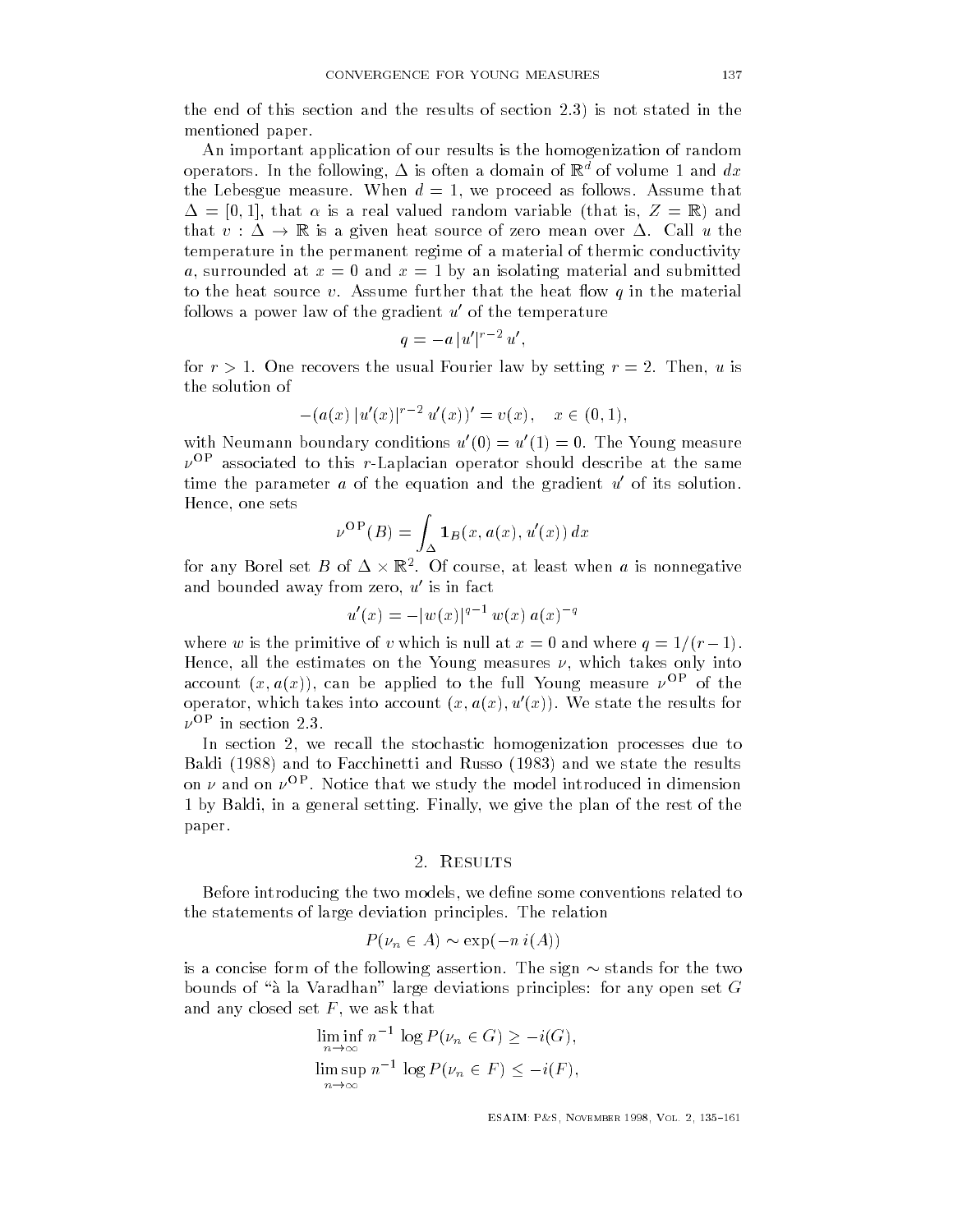where, for any set  $A$ ,  $i(A)$  stands for

$$
i(A) = \inf\{i(\nu) \; ; \; \nu \in A\}.
$$

The action i takes its value in  $[0, +\infty]$  and its level lines  $i^{-1}([0, t])$  are compact. (This implies that i is lower semi continuous.)

All the large deviations principles which are stated below for Young mea sures are valid in the space of bounded Borel measures with the topology of narrow convergence All the large deviations principles for volumes of sets are valid in  $\mathbb R$  with the usual topology.

#### 2.1. THE MODEL B

In model B, studied in dimension 1 by Baldi (1988) and in a general setting by Michel and Robert  $(1994)$ , the scale of the irregularities, for a given scale of discretization, is constant through the material and the value of the parameter on each cell delimited by the irregularities is random

Set a locally compact separable metrisable space - and a Borel proba bility measure  $dx$  on  $\Delta$  (or a domain  $\Delta$  of  $\mathbb{R}^d$  of volume  $|\Delta|$ Lebesgue measure Choose a sequence of measurable partitions -nn of the domain  $\Delta$  with  $\Delta_n = \{\Delta^n_i\}_i$  and consider the following properties.

Call  $\Delta_n^*$  the union of the cells  $\Delta_i^n$  of volume exactly  $n^{-1},\,v_n^*$  the volume of  $\Delta \setminus \Delta_n^*,$   $\delta_n^*$  the maximum of the diameters of the cells in  $\Delta_n^*$  and  $\delta_n$  the maximum of all the diameters of the cells of the partition of the partition of the partition of the partition of the partition of the partition of the partition of the partition of the partition of the partition of the par

Property (P1):  $v_n^*$  and  $\delta_n^*$  converge to zero as n goes to infinity.

Property (P2): for given nonnegative constants  $c$  and  $d$ , the volume of any cell of  $\Delta_n$  is at most  $n^{-1},$  its diameter is at most  $c$   $n^{-1/n}$  and the total number of cells  $N(n)$  is less than  $c n$ .

Property (P3): the volume of any cell of  $\Delta_n$  is at most  $n^{-1},$  and  $\delta_n$  and  $v_n^*$  converge to zero.

Any of these properties implies that  $dx$  is diffuse. When  $d$  is an integer, property (F  $\text{z}$ ) states that  $\Delta$  behaves like a domain of  $\text{R}$  . If  $\Delta$  is a domain of  $\mathbb{R}^d$  and if the area of its boundary is finite, sequences of partitions satisfying  $\mathcal{P}$  the cells of -  $\mathcal{P}$  -  $\mathcal{P}$  -  $\mathcal{P}$  -  $\mathcal{P}$  -  $\mathcal{P}$  -  $\mathcal{P}$  -  $\mathcal{P}$  -  $\mathcal{P}$  -  $\mathcal{P}$  -  $\mathcal{P}$  -  $\mathcal{P}$  -  $\mathcal{P}$  -  $\mathcal{P}$  -  $\mathcal{P}$  -  $\mathcal{P}$  -  $\mathcal{P}$  -  $\mathcal{P}$  -  $\mathcal{P}$  the cubes of the grid  $n^{-1/a} \mathbb{Z}^a$ . Condition (P1) follows the idea of Michel and Robert (1994) but to check  $(P1)$  is a little easier than to check their equipartition condition

Fix once for all a random variable  $\alpha$  with values in a Polish space Z (separable metrisable complete topological space) endowed with its Borel  $\sigma$ -field. Let  $(\alpha_i)_i$  be i.i.d. copies of  $\alpha$ . Define  $a_n(x) = \alpha_i$  if  $x \in \Delta_i^n$ , that is

$$
a_n(\omega, x) = \sum_{i \geq 1} \alpha_i(\omega) \, \mathbf{1}_{\Delta_i^n}(x),
$$

and let  $\nu_n$  be the Young measure describing  $a_n.$  Define a Young measure  $\nu_{\infty}$  by

$$
\nu_{\infty}(B) = \int_{\Delta} E(\mathbf{1}_B(x,\alpha)) dx.
$$

For any measures  $\mu$  and  $\nu$ , the relative entropy  $\mathcal{K}(\mu|\nu)$  (or Kullback's information) of  $\mu$  with respect to  $\nu$  is

$$
\mathcal{K}(\mu|\nu) = \int \log \left( d\mu/d\nu \right) d\nu
$$

ESAIM- P
S November Vol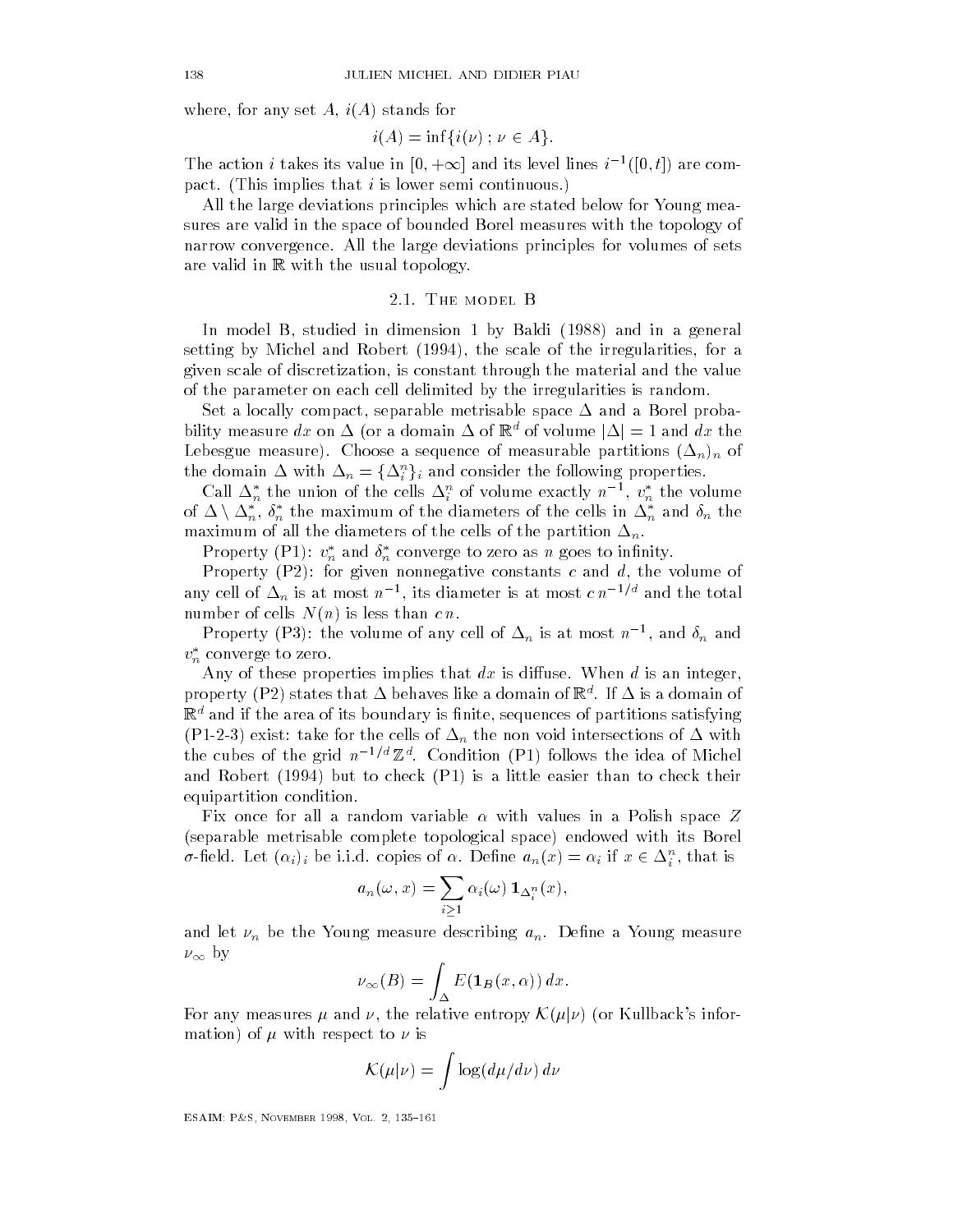if the Radon-Nikodym derivative  $d\mu/d\nu$  exists, and  $\mathcal{K}(\mu|\nu) = +\infty$  otherwise.

Theorem 2.1 is essentially due to Michel and Robert (1994) and it is a generalization of theorem 2.4 in Baldi  $(1988)$ . The general definition of a Young measure is in section 3.1.

The  $\mathcal{F}_{\mathbf{r}}$  holds-definition  $\mathcal{F}_{\mathbf{r}}$  and  $\mathcal{F}_{\mathbf{r}}$  and  $\mathcal{F}_{\mathbf{r}}$  and  $\mathcal{F}_{\mathbf{r}}$  and  $\mathcal{F}_{\mathbf{r}}$  and  $\mathcal{F}_{\mathbf{r}}$  and  $\mathcal{F}_{\mathbf{r}}$  and  $\mathcal{F}_{\mathbf{r}}$  and  $\mathcal{F}_{\mathbf{r}}$  and  $\mathcal{F}_{\mathbf{r}}$  $B$  converge a.s. to  $\nu_{\infty}$  . They savisfy a large deviation principle

$$
P(\nu_n \in A) \sim \exp(-n i(A))
$$

of rate  $i(\nu) = \mathcal{K}(\nu|\nu_{\infty})$  if  $\nu$  is a Young measure absolutely continuous with respect to  $\nu_{\infty}$  and  $i(\nu) = +\infty$  otherwise.

Notice that  $i(\nu) = +\infty$  if  $\nu$  is not a Young measure, even if  $\nu$  is absolutely continuous with respect to  $\nu_{\infty}$  . Call  $_1$   $_{\alpha}$  the law of  $\alpha$ . Then, if  $\nu$  to a Toung measure of disintegration  $(\nu_x)_x$ ,

$$
i(\nu) = \int_{\Delta} \mathcal{K}(\nu_x | P_{\alpha}) dx.
$$

i-Assume that P holds-bounded Holds-bounded Holds-bounded Holds-bounded Holds-bounded Holds-bounded Holds-bound of exponent  $\beta$ . Set  $\gamma = \min(\beta/d, 1/2)$ . For every real  $p \geq 0$ , there exists a constant  $c_p(f) = c_p$  such that, for any  $n \ge 1$ , one has

$$
E(|\nu_n(f) - \nu_\infty(f)|^p) \le c_p n^{-\gamma p}.
$$

in-definition function function function function function function function function function function function  $f$ 

$$
n^{1/2}(\nu_n(f) - \nu_\infty(f))
$$

converges in law to a centered Gaussian random variable of variance

$$
\int_{\Delta} \text{Var}(f(x,\alpha)) dx, \quad \text{Var}(h(\alpha)) = E([h(\alpha) - E(h(\alpha))]^{2}).
$$

#### 2.2. THE MODEL FR

In model  $\mathbf{I}$  $\mathbb{R}, dx$  is the Lebesgue measure and the size of the cells delimited by the irregularities is random. In fact, all the randomness of the material is concentrated there and not in the values of the parameter  $a(x)$ . Fix for example  $\Delta = |0,1|$ . Choose once for all two values of  $a(x)$ , say  $a<sup>+</sup>$  and  $a<sup>-</sup>$ , and define

$$
a = a^{+} 1_{\Delta^{+}} + a^{-} 1_{\Delta^{-}} \tag{2.1}
$$

where  $\{\Delta^{+},\Delta^{-}\}$  is : is a random partition of - More precisely one sets of - More precisely one sets of - More precisely one sets o

$$
a(\omega, x) = a^+ \mathbf{1}_{\Delta^+(\omega)}(x) + a^- \mathbf{1}_{\Delta^-(\omega)}(x).
$$

Choose *n* points at random in  $\Delta$  with the uniform law on  $\Delta$  . The value of a is alternatively  $a^+$  and  $a^-$  on each of the  $(n+1)$  intervals of  $\Delta$  delimited by these points. More precisely, if  $x_1 < x_2 < \cdots <$  $x_1, x_2, \ldots, x_n$  are the points chosen chosen chosen chosen chosen chosen chosen chosen chosen chosen chosen chosen chosen chosen chosen chosen chosen chosen chosen chosen chosen chosen chosen chosen chosen chosen chosen at random, set  $x_0 = 0$  and  $x_i = 1$  for  $i \geq n + 1$ . Then,

$$
\Delta_n^+ = \bigcup_{i \geq 0} [x_{2i}, x_{2i+1}], \quad \Delta_n^- = \Delta \setminus \Delta_n^+.
$$

This is the model of Facchinetti and Russo We modify their construction as follows International and the point process on - International and the point process on - International and and replace the  $n$  points chosen at random by the points of this Poisson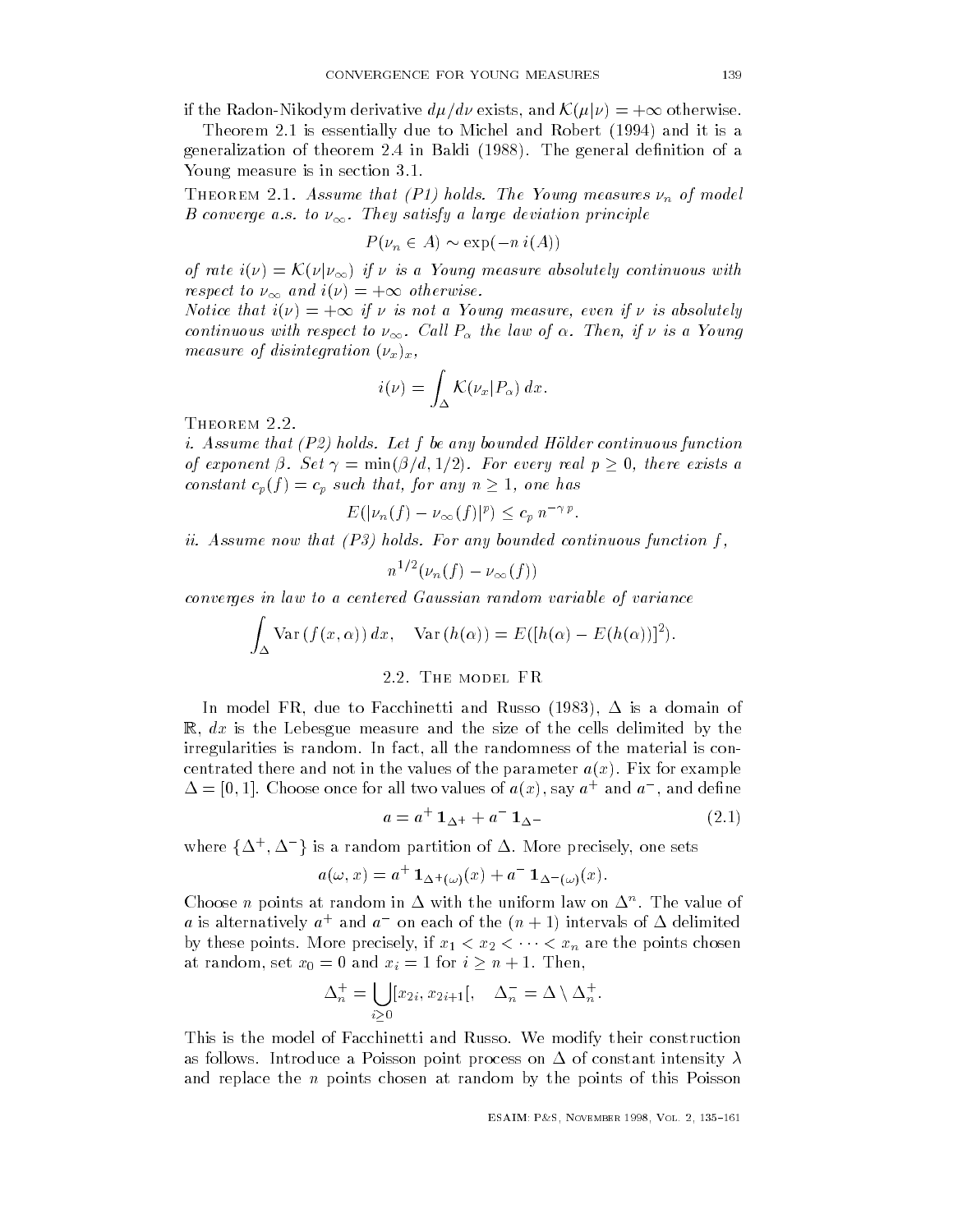process, whose number is random. Leave the rest of the construction as it was. We call this model, Poissonian model of Facchinetti and Russo  $(FRp)$ . Of course, the set of the points of a Poisson process, conditioned by its cardinal, follows the law of the uniform sample used in FR. We write  $\Delta^{\pm}_{\lambda}$  for the partition of the intensity of the intensity of the intensity of the intensity of the Poisson process is  $\mathcal{A}$ function defined by (2.1) with this partition and  $\nu_{\lambda}$  for the corresponding Young measure. The subscript n instead of  $\lambda$  refers to FR instead of FRp.

Some notation is needed before we state our results. For any measurable function  $p: \Delta \to [0,1]$ ,  $\nu^p$  is the Young measure

$$
\nu^{p}(B) = \int_{\Delta} [p(x) \mathbf{1}_{B}(x, a^{+}) + (1 - p(x)) \mathbf{1}_{B}(x, a^{-}))] dx.
$$

Denote  $\nu^+ = \nu^1$  and  $\nu^- = \nu^0$ . The two Young measures  $\nu^\pm$  describe a homogeneous material of constant parameter  $a^\pm$ . The Young measure  $\nu^p$ describes a material, fictitious if p is not always 0 or 1, where each point x is a mixture of  $a^+$  and  $a^-$  in proportions  $p(x)$  and  $1-p(x)$ .

The convex set of the Young measures  $\nu^p$  for all measurable  $p : \Delta \to [0,1]$ is the closure for the topology of the narrow convergence of the set of the Young measures which describe a given real material, that is of the measures  $\nu$  where  $p$  takes the values  $0$  and 1 only. Hence, this convex set contains the domain of the action of any large deviations principle for  $\nu_n$  or for  $\nu_\lambda$ . Set  $c(y) = 1 - \sqrt{4y(1-y)}$  if  $y \in [0, 1]$  and  $c(y) = +\infty$  otherwise.

Theorem - Model FRp The Lebesgue measure of any of the two components of the random partition, for instance  $\Delta_{\tilde{\lambda}}$ , converges a.s. to  $\frac{1}{2}$ and satisfactions principles the large deviation of the large deviation of the large deviation of the large dev  $\begin{aligned} &\limsup_{\lambda \to 0} \frac{1}{\lambda} \text{ is the same function,} \ &\liminf_{\lambda \to 0} \frac{1}{\lambda} \in A \text{ is the same function.} \end{aligned}$ 

$$
P(|\Delta_{\lambda}^+| \in A) \sim \exp(-\lambda c(A)).
$$

The Young measures  $\nu_{\lambda}$  converge a.s. to  $\nu^{1/2} = \frac{1}{2}(\nu^{+} + \nu^{-})$  and they satisfy the large deviations principle

$$
P(\nu_{\lambda} \in A) \sim \exp(-\lambda i(A)).
$$

The action is defined by the action in the action in the action is defined by the action of the action in the state of the state of the state of the state of the state of the state of the state of the state of the state of

$$
i(\nu^p) = \int_{\Delta} c(p(x)) dx
$$

for any measurable  $p : \Delta \to [0, 1]$  and  $i(\nu) = +\infty$  otherwise.

Theorem - Model France continuous functions for the above functions functions functions functions functions functions functions functions functions functions functions functions functions functions functions functions func tion of exponent  $\beta$ . For every integer  $p \geq 0$ , there exists a constant  $c_p(f)$  =  $c_p$  such that, for any  $\lambda > 0$ , one has

$$
E(|\nu_{\lambda}(f) - \nu^{1/2}(f)|^p) \leq c_p \lambda^{-p\beta/(p+2\beta)}.
$$

Let f be a piecewise constant function. Then,  $\lambda^{1/2}(\nu_{\lambda}(f)-\nu^{1/2}(f))$  converges in law to a centered Gaussian random variable of variance

$$
\int_{\Delta} g^{2}(x) dx \quad with \quad g(x) = \frac{1}{2}(f(x, a^{+}) - f(x, a^{-})).
$$

Here is the non-Poissonian version of theorems 2.3 and 2.4.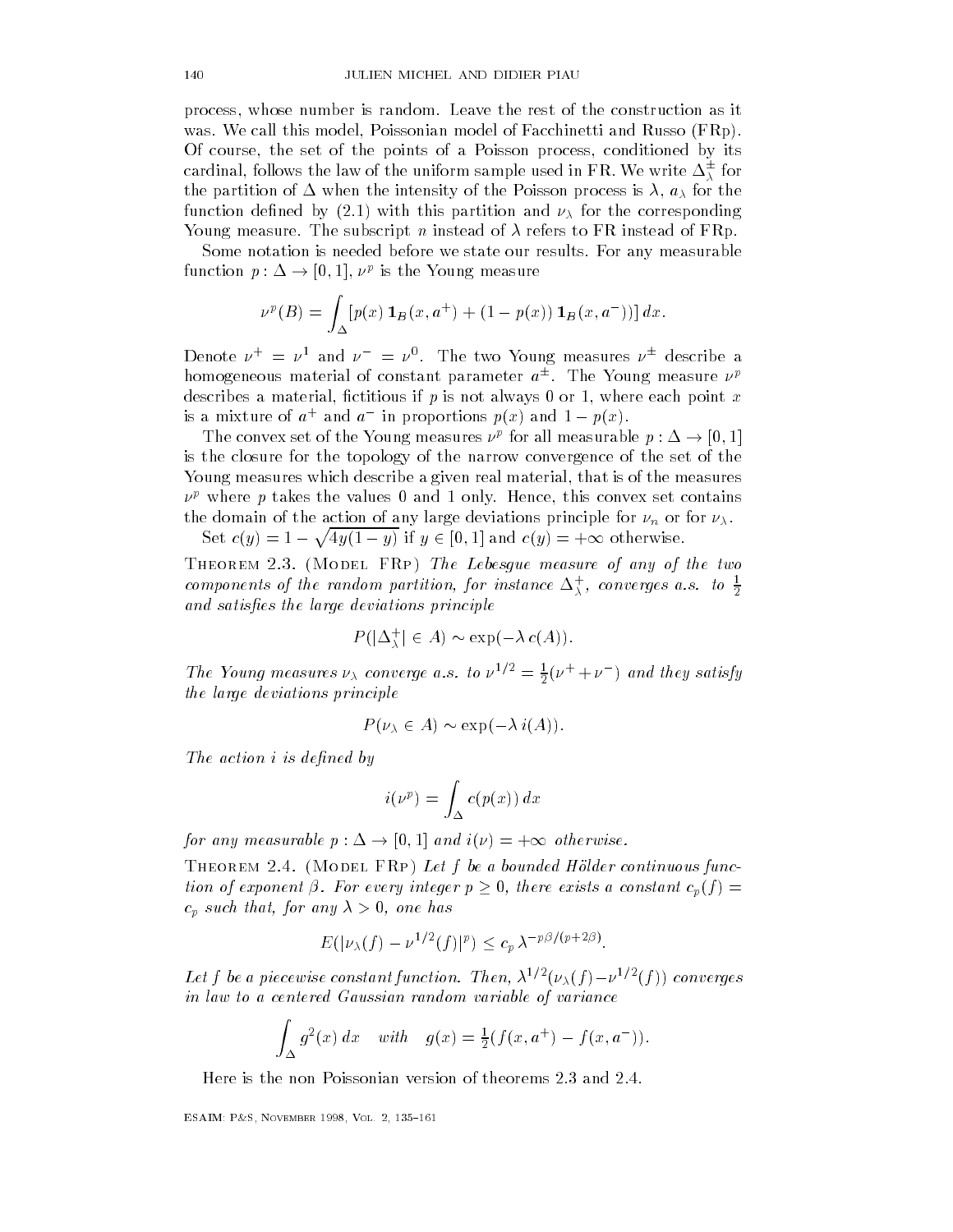Theorem - Model FR The Lebesgue measure of any of the two com ponents of the random partition, for instance  $\Delta_n^2$ , converges a.s. to  $\frac{1}{2}$  and<br>satisfies the large deviations principle<br> $P(|\Delta_n^+| \in A) \sim \exp(-n \, c_{\text{DET}}(A)), \quad c_{\text{DET}} = -\log(1 - c).$ satis es the large deviations principle

$$
P(|\Delta_n^+| \in A) \sim \exp(-n \, c_{\text{DET}}(A)), \quad c_{\text{DET}} = -\log(1-c).
$$

The Young measures  $\nu_n$  converge a.s. to  $\nu^{1/2} = \frac{1}{2}(\nu^+ + \nu^-)$  and they satisfy the large deviations principle

$$
P(\nu_n \in A) \sim \exp(-n \, i_{\text{DET}}(A)).
$$

the action is defined in the set of the set of the set of the set of the set of the set of the set of the set o

$$
i_{\text{DET}}(\nu^p) = -\log \int_{\Delta} [1 - c(p(x))] \, dx = -\log(1 - i(\nu^p))
$$

for any measurable  $p : \Delta \to [0,1]$  and  $i_{\text{DET}}(\nu) = +\infty$  otherwise. Notice that  $i_{\text{DET}}(\nu) = +\infty$  if  $\nu$  describes a given deterministic material, that is if  $\nu = \nu^r$  for p taking only the values  $\sigma$  and  $\tau$ .

The L<sup>p</sup> bound of theorem 2.4 holds for any integer  $p > 1$  if n replaces  $\lambda$ everywhere and if the bound  $c_p n^{-p/(2+\rho)}$  replaces the bound  $c_p \lambda^{-p/(p+2\rho)}$ .

We have not proved the analog of the central limit theorem of theorem 2.4 for the model FR because of technical difficulties, although it presumably holds

Theorems  $2.3, 2.4$  and  $2.5$  are valid with small modifications if one replaces the two real numbers  $a^\pm$  by two functions  $a^\pm:\Delta\to\mathbb{R}.$  In the  $L^p$  estimates,  $f(\cdot, a^{\pm}(\cdot))$  (instead of f) must be  $\beta$  Hölder. In the central limit theorem,  $f(\cdot, a^{\pm}(\cdot))$  (instead of f) must be piecewise constant. The modifications of the large deviations result are stated in section  $5.5$ .

#### 2.3. HOMOGENIZATION OF OPERATORS

We resume the situation of the end of Section 1 and apply the previous results to the Young measure  $\nu^{\text{OP}}$  of the r-Laplacian. Assume that  $a \geq a_*$ for a given real  $u_* > 0$ . Recall that the dimension  $u = 1$ , that  $\Delta = |v, 1|$  and that  $u'$  is

$$
u'(x) = -|w(x)|^{q-1} w(x) a(x)^{-q}
$$

with  $q = 1/(r - 1)$ . Assume that w is bounded and write  $h = -|w|^{q-1}w$ . For a given function  $a, \nu^{\text{OP}}$  is defined by

$$
\nu^{\rm OP}(B) = \int_{\Delta} {\bf 1}_B(x, a(x), u'(x)) \, dx = \int_{\Delta} {\bf 1}_B(x, a(x), h(x) \, a(x)^{-q}) \, dx.
$$

Conditions P hold for - and the canonical regular partition given by  $\Delta_i^n = [(i-1)/n, i/n)$ .

PROPOSITION 2.6. (MODEL B) Assume that  $\alpha \ge a_* > 0$  a.s. and define

$$
\nu_{\infty}^{\text{OP}}(B) = \int_{\Delta} E[\mathbf{1}_B(x, \alpha, h(x) \alpha^{-q})] dx.
$$

Then,  $(\nu_n$   $)_n$  satisfies a large deviations principle

$$
P(\nu_n^{\text{OP}} \in A) \sim \exp(-n \, i^{\text{OP}}(A)),
$$

where the action is  $i^{OP}(\nu) = \mathcal{K}(\nu|\nu_{\infty}^{OP})$  if  $\nu$  is a Young measure and  $i^{OP}(\nu) =$  $+\infty$  otherwise.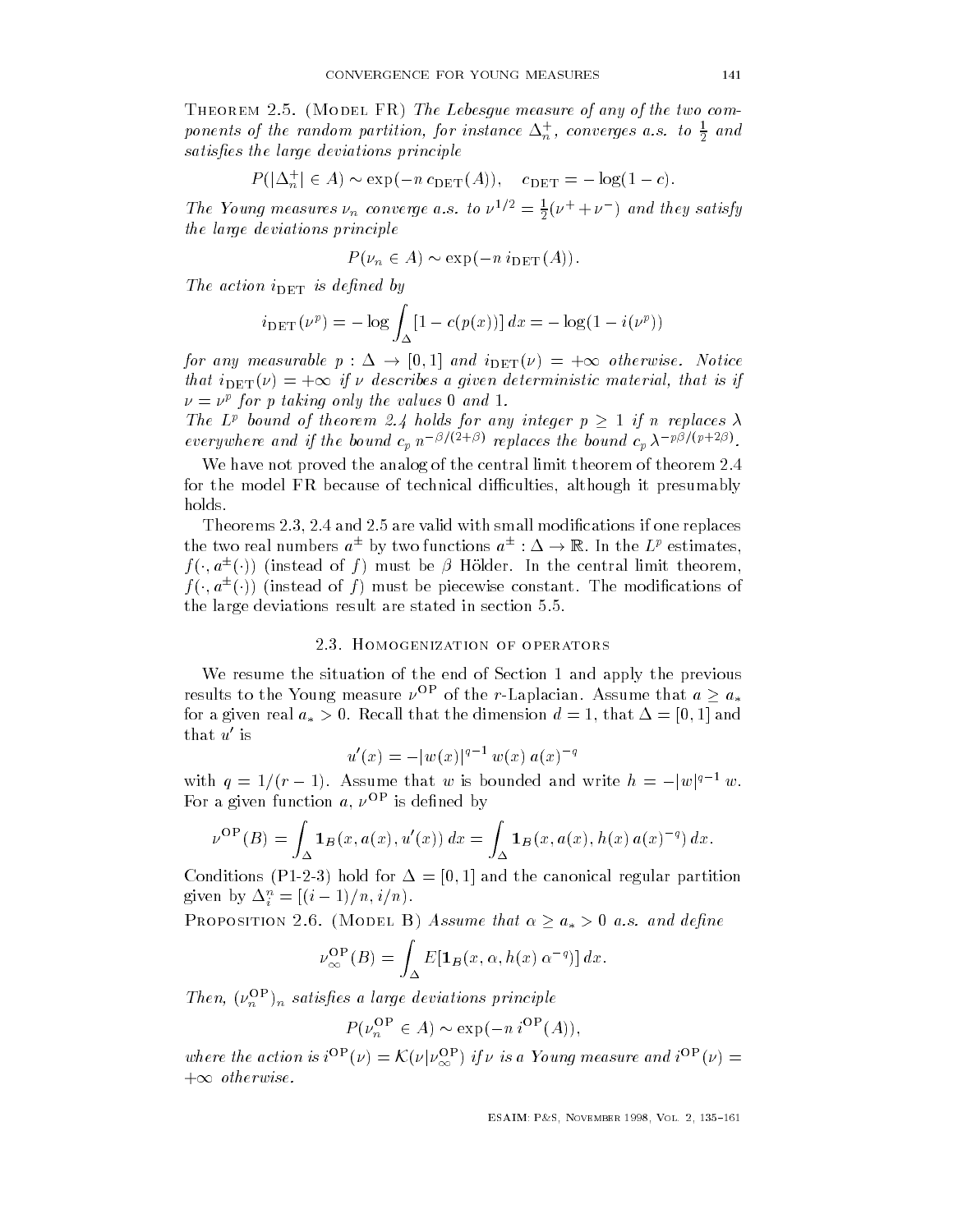REMARK 2.1. Assume that  $\nu$  and  $\nu$  are denned by the same function  $a$ . Then, one has

$$
\mathcal{K}(\nu^{\rm OP}|\nu_{\infty}^{\rm OP}) = \mathcal{K}(\nu|\nu_{\infty}).
$$

 $\mathcal{A}$  and  $\mathcal{A}$  and  $\mathcal{A}$  be Holder continuous of exponent  $\mathcal{A}$  and  $\mathcal{A}$ Recall that  $q = 1/(r - 1)$  and set  $\gamma = \min(\beta, \beta q, \frac{1}{2})$ . For every real  $p \ge 0$ , there exists a constant  $c_p(f) = c_p$  such that, for any  $n \geq 1$ , one has

$$
E(|\nu_n^{\text{OP}}(f) - \nu_\infty^{\text{OP}}(f)|^p) \le c_p n^{-\gamma p}.
$$

For any bounded continuous function f,  $n^{1/2}(\nu_n^{\text{OP}}(f) - \nu_{\infty}^{\text{OP}}(f))$  converges in law to a centered Gaussian random variable of variance

$$
\int_{\Delta} \text{Var} \left( f(x, \alpha, h(x) \alpha^{-q}) \right) dx.
$$

For the model FRp, let  $a^\pm$  be two a.e. continuous functions with  $a^\pm \geq a_*$ and let  $\Delta_e$  be the set of the points  $x \in \Delta$  where  $a^+(x) = a^-(x)$ . Call admissible any measurable function  $p: \Delta \to [0,1]$  such that  $p = \frac{1}{2}$  on  $\Delta_e$ (see Section 5.5). For any admissible  $p$ , define

$$
\nu_{\rm OP}^p(B) = \int_{\Delta} [p(x) \mathbf{1}_B(x, a^+(x), h(x) a^+(x)^{-q}) + (1 - p(x)) \mathbf{1}_B(x, a^-(x), h(x) a^-(x)^{-q})] dx,
$$

and denote by  $\nu_{\text{OP}}^{\top} = \nu_{\text{OP}}^{\text{L}}$  and  $\nu_{\text{OP}}^{\top} = \nu_{\text{OP}}^{\text{U}}$ .

**FROPOSITION 2.9.** (MODELS FRP AND FR) The Toung measures  $\nu_{\lambda}$  of the model FRp converge a.s. to  $v_{\rm OP}^{\gamma} = \frac{1}{2}(v_{\rm OP}^{\tau} + v_{\rm OP}^{-})$  and they satisfy the large deviations principle

$$
P(\nu_{\lambda}^{\mathbf{OP}} \in A) \sim \exp(-\lambda i^{\mathbf{OP}}(A)),
$$

where the action  $i^{\circ}$  is defined by  $i^{\circ}$  ( $\nu_{\text{OP}}$ ) =  $i(\nu^{\nu})$  for any admissible p<br>and  $i^{\text{OP}}(\nu) = +\infty$  otherwise. The same result holds for the Young measures  $\nu_n$  – of the model **FR** with an action  $\iota_{\text{DET}}$  aefined by

$$
i_{\text{DET}}^{\text{OP}}(\nu_{\text{OP}}^p) = -\log(1 - i^{\text{OP}}(\nu_{\text{OP}}^p)) = i_{\text{DET}}(\nu^p)
$$

for any admissible  $p : \Delta \to [0,1]$  and  $i_{\text{DET}}^{\text{OP}}(\nu) = +\infty$  otherwise.

The central limit theorem and the  $L^p$  estimates of theorem 2.4 can also be adapted to this setting

# Applications of the convergence of the Young measures

The convergence of  $\nu^{\text{OP}}$  implies the convergence of a and  $u'$  as follows. Denote by  $\nu$  the limit of  $\nu_n$  for of  $\nu_{\lambda}$  fin one of the models. Hence,  $\nu = \nu_{\infty}$ in model B and  $\nu = \nu_{\rm OP}^{\perp}$  in models FR and FRp. Call  $a$  the function such that  $a(x)^{-q} = E(\alpha^{-q})$  for model B, and  $a(x)^{-q} = \frac{1}{2}(a^+(x)^{-q} + a^-(x)^{-q})$ for models FR and FRp Except for the degenerate case where is as constant, or where  $a^+ = a^-$  a.s.,  $\nu$  is not the Young measure describing the operator of coefficient  $\tilde{a}$ .

If one stays at the level of  $a$ , consider model B as in Baldi (1988), that is with  $\equiv$   $\lceil v_1 |$  and  $\equiv$   $\lceil w_1 |$  and  $\lceil w_2 |$  must be the called and call model is the Cramér transform of the law of  $\alpha,$  that is

$$
m(t) = \sup\{st - \log E(\exp(s \alpha)) \; ; \; s \in \mathbb{R}\}.
$$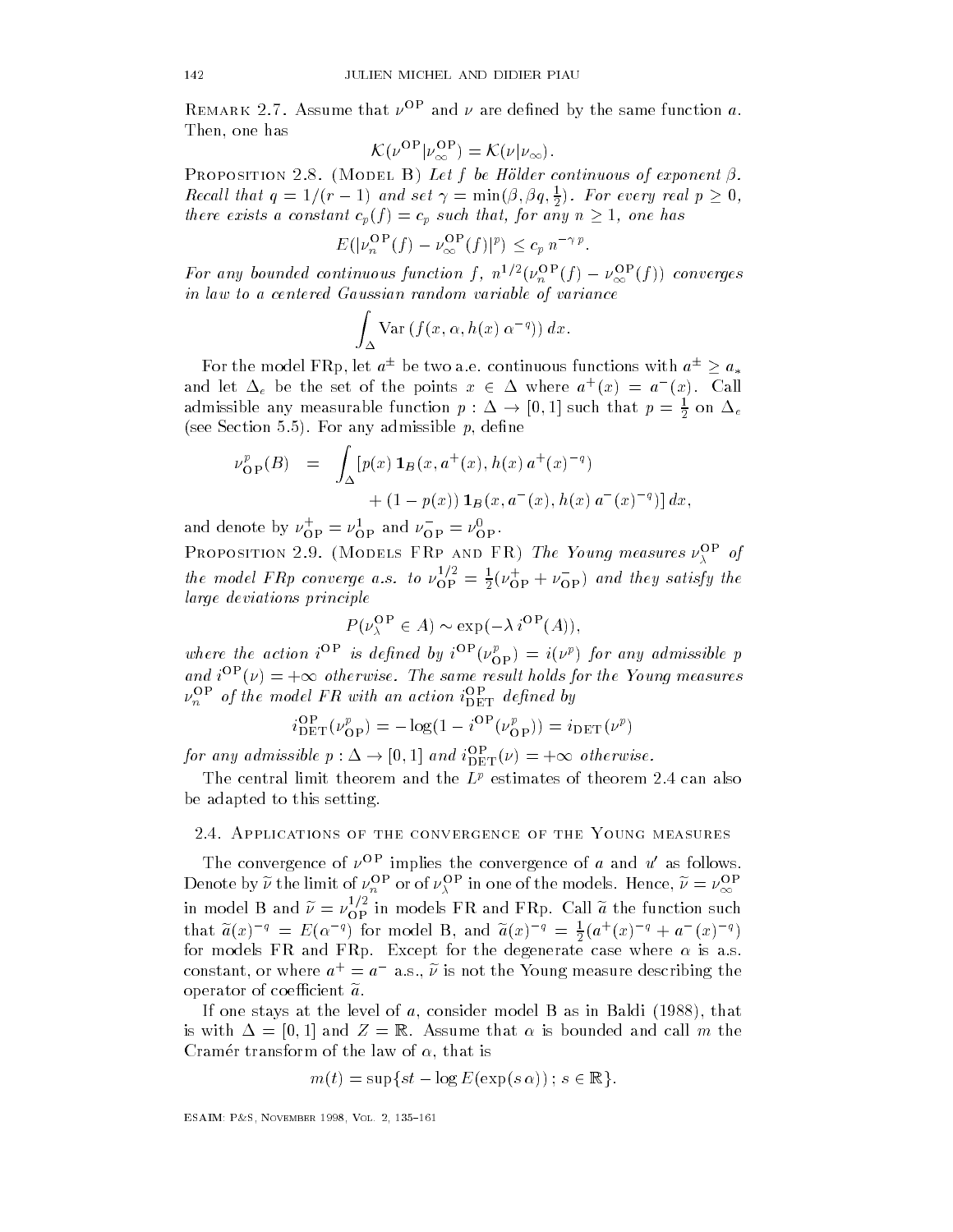Baldi proved that the law of  $a_n$  converges in  $L^\infty$  for the  $\sigma(L^\infty,L^1)$  topology and satisfies a large deviations principle

$$
P(a_n \in A) \sim \exp(-n i_B(A)), \qquad i_B(f) = \int_{\Delta} m(f(x)) dx.
$$

This result is motivated by problems of  $\Gamma$ -convergence of some operators, see Baldi (1988), Dal Maso and Modica (1986) and Dal Maso (1993). Going back to the Young measures and to any of the models B, FR and FRp, our large deviations results imply the following proposition. See also Section 3.3 where we deduce the large deviations principle due to Baldi in  $\mathbb{R}$  in  $\mathbb{R}$  in  $\mathbb{R}$  in  $\mathbb{R}$  in  $\mathbb{R}$  in  $\mathbb{R}$  in  $\mathbb{R}$  in  $\mathbb{R}$  in  $\mathbb{R}$  in  $\mathbb{R}$  in  $\mathbb{R}$  in  $\mathbb{R}$  in  $\mathbb{R}$  in  $\$ the functions  $a_n$  in model B, from our Theorem 2.1, and Section 5.4 where we deduce a large deviations principle for the functions  $a_{\lambda}$  in model FR from our Theorem 2.3.

*i.* A.s.,  $\nu_n$  converges narrowly to  $\nu$ .<br>Assume that  $\alpha \ge a_* > 0$  in model B and that  $a^{\pm} > 0$  in model FR. ii. A.s.,  $a_n^{-q}$  converges to the deterministic function  $\tilde{a}^{-q}$  in the  $\sigma(L^{\infty}, L^1)$ topology-

iii-ii-solution un convergent un convergent un der determine un de la solution un de la solution un de la solu istic problem with coefficient  $\tilde{a}$ , that is

$$
-(\widetilde{a}(x)\,|\widetilde{u}'(x)|^{r-2}\,\widetilde{u}'(x))'=v.
$$

Proof- i and ii are direct For iii choose f x y z z hx with h integrable and introduce For *iii*, choose  $f(x, y, z) = z h(x)$ <br> $A = \{v : |v(f) - \tilde{v}(f)| > t\}.$ 

$$
A = \{\nu \,;\, |\nu(f) - \widetilde{\nu}(f)| \ge t\}.
$$

If  $i^{\text{OP}}(A) > 0$ ,  $P(\nu_n^{\text{OP}} \in A)$  is summable by the large deviations principle. By Borel-Cantelli's lemma, for *n* large enough,  $\nu_n^{\text{OP}} \notin A$ , that is  $|\nu_n^{\text{OP}}(f) |\widetilde{\nu}(f)| < t.$  We proved that  $\nu_n^{\text{OP}}(f) - \widetilde{\nu}(f)$  goes to zero. Furthermore,

$$
\nu_n^{\text{OP}}(f) - \widetilde{\nu}(f) = \int_{\Delta} h(x) \left( u_n'(x) - \widetilde{u}'(x) \right) dx,
$$

hence  $u_n'$  converges a.s. weakly to  $\widetilde{u}'$ . The last step is to prove that  $i^{\text{OP}}(A) >$ 0. In model B, use the general relation (Dembo and Zeitouni (1992), exercise  $6.2.17$ ):

$$
\mathcal{K}(\nu|\mu) \ge \frac{1}{2}(\mu(f) - \nu(f))^2
$$

for any measures  $\mu$  and  $\nu$  and any measurable  $f$  bounded by 1. In model FR or FRp, by Cauchy-Schwarz inequality,  $\nu^p_{\text{OP}} \in A$  implies that the mean of  $(p - \frac{1}{2})^2$  is at least  $c t^2$ , hence that  $(p - \frac{1}{2})^2 \geq \varepsilon$  on a set of measure at least  $\varepsilon$  and this yields an explicit positive lower bound of  $i^{\rm OP}(\nu_{\rm OP}^p).$  $\Box$ 

# 2.5. PLAN

The rest of the paper is organized as follows. In Section 3, we prove the large deviations principle for model B (Theorem 2.1), in Section 4 the  $L^p$ estimate and central limit theorem for model  $B$  (Theorem 2.2), in Section  $5$ the large deviations principle for model  $FRp$  (Theorem 2.3) and in Section 6, the  $L^p$  estimate and central limit theorem for model FRp. A part of Section 3 is used in Section 5. Theorem 2.5 is proved in Section 6.4 for the  $L^p$ estimates. For the large deviations principle, technical difficulties arise and we give the proof in the Appendix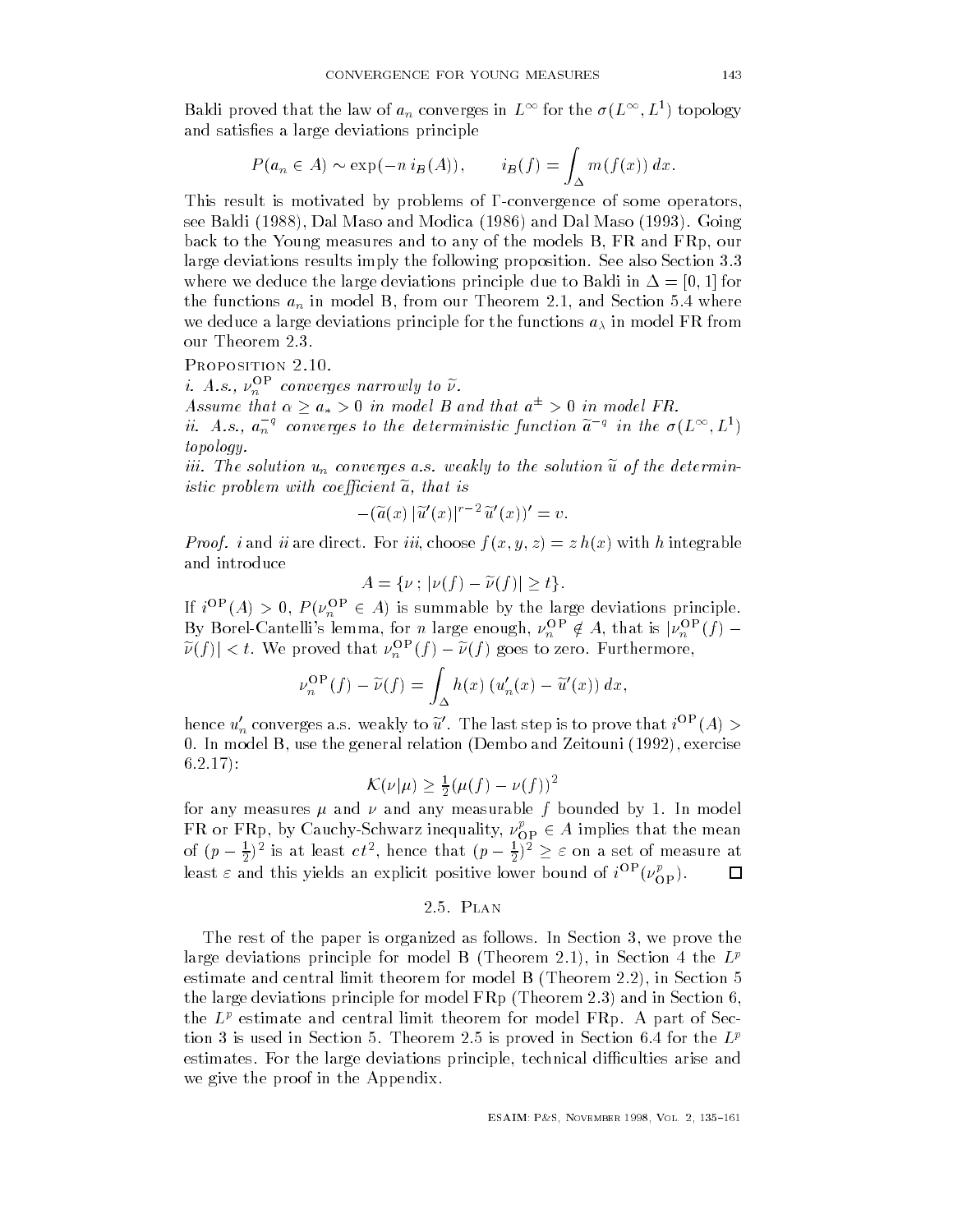#### 3. PROOF OF THEOREM 2.1

# 3.1. A GENERAL REDUCTION

We first collect general facts about large deviations in topological vector spaces and we apply them to the proof of Theorem 2.1. We will use the results of this section in the proof of Theorem 2.3 (Section 5.2).

Let E be a locally convex topological vector space,  $E^*$  be its topological dual and  $\mu_n$  be probability measures on E. Assume that:

(H1) the family  $(\mu_n)_n$  is exponentially tight;

(H2) for any  $f \in E^*$ ,  $n^{-1} \log \mu_n(\exp(n f))$  converges to a limit  $l(f)$ ;

(H3) the function  $l$  is finite valued and Gateaux differentiable on  $E^*.$ 

Then (see corollary 4.6.14 of Dembo and Zeitouni (1992)),  $(\mu_n)_n$  satisfies a large deviations principle

$$
\mu_n(A) \sim \exp(-n\,i(A))
$$

where the action is the action is the Legendre transform of l that is the Legendre transform of  $\mathbf{I}$ the Legendre transform of *l*, that is<br>  $i(\nu) = \sup\{\langle f, \nu \rangle - l(f) : f \in E^*\}.$ 

$$
i(\nu) = \sup\{\langle f, \nu\rangle - l(f) \; ; \; f \in E^*\}.
$$

We choose for  $E$  the space of bounded measures on  $\Delta\!\times\!Z$  with the topology of the vague convergence and for  $\mu_n$  the law of  $\nu_n$ . Denote by F the space of bounded measures on  $\Delta \times Z$  with the weak topology (*i.e.* the topology of the narrow convergence): our large deviations principles are stated in F. We show that the sequence  $\mu_n$  satisfies (H1) in  $E$  and how to deduce a large deviations principle in F from a principle in  $E$ . This part of the proof applies to Theorem

First, introduce the subset Y of E of the Young measures of base the measure  $dx$  on  $\Delta$ . Recall that  $\nu \in Y$  iff there exists a measurable collection  $(\nu_x)_x$  of probability measures such that

$$
\nu(f) = \int_{\Delta} \nu_x(f(x,\cdot)) \, dx
$$

for all bounded measurable f. Such a collection  $(\nu_x)_x$  is called a disintegration of  $\nu$ . Since Z is a Polish space, regular conditional distributions of the  $Z$  coordinate always exist (see for example Breiman (1968)). Hence,  $\nu \in Y$ iff the first marginal of  $\nu$  is the measure dx, that is iff, for any Borel subset A of -

$$
\nu(A \times Z) = \int_{\Delta} 1_A(x) dx = |A|.
$$
 (3.1)

If  $\Gamma$  is compact Y is compact Y is compact the compact the compact the compact the compact the compact the compact the compact the compact the compact the compact the compact the compact the compact the compact the compa  $L$ <br>If Z is compact, Y is closed in E. If Z is not compact, the closure of Y in<br>E is the set of the measures  $\nu \in E$  such that  $\nu(A \times Z) \le |A|$  for any Borel subset of - In both cases the closure of In both cases the closure of Y in E and the closure of Y in E and the complementary set has zero measure with respect to each  $\mu_n$ , hence (H1) holds

Assume now that  $(\mu_n)_n$  satisfies a large deviations principle in E and that, for all n,  $\mu_n(Y^c) = 0$ . For any open subset G of F,  $\mu_n(G) = \mu_n(G \cap Y)$ and  $G \cap Y$  is open in Y for the narrow topology, hence for the vague one since both topologies coincide on a set of probability distributions. There exists  $G'$  open in E such that  $G \cap Y = G' \cap Y$ , so that  $\mu_n(G) = \mu_n(G')$ .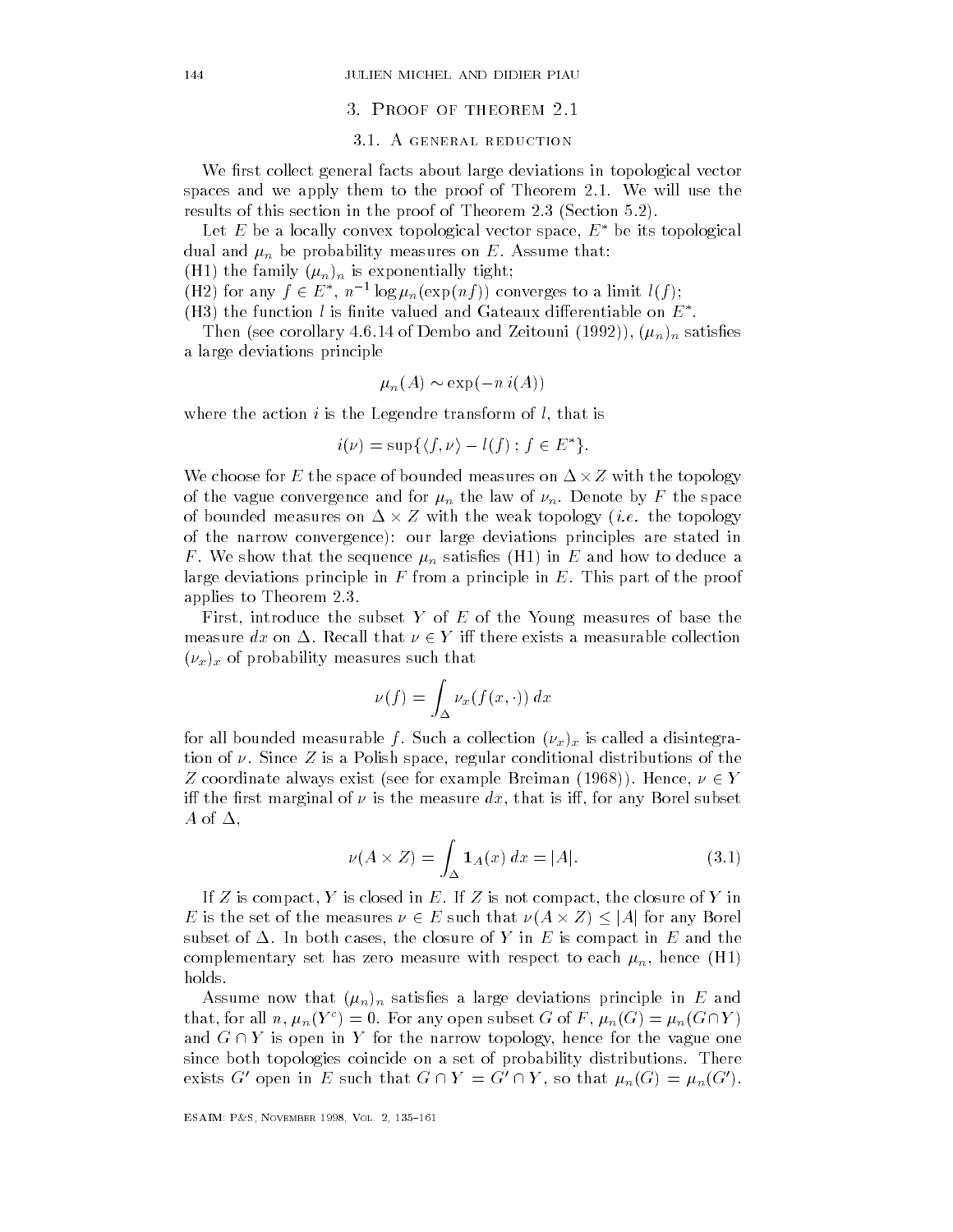Now

$$
\liminf_{n \to \infty} n^{-1} \log \mu_n(G') \ge -i(G') = -i(G' \cap Y) = -i(G)
$$

because  $i = +\infty$  on  $Y^c$ , hence the lower bound holds for any open set in F. The same method gives the upper bound for the closed sets in  $F$ .

By the preceding, we only have to prove that the laws of  $\nu_n$  satisfy (H2) and (H3) for the vague topology: we can identify the dual of  $E$  with the space  $C_{\kappa}(\Delta \times Z) = C_{\kappa}$  of continuous functions with a compact support through the duality relation  $\langle f, \nu \rangle = \nu(f)$ .

#### H- and H hold in model B

(P1) holds. For  $f \in C_{\kappa}$ , we estimate

$$
\mu_n(\exp(n f)) = E(\exp(n \nu_n(f))).
$$

First, since  $f$  is uniformly continuous and since the diameter of the cells of  $\Delta_n^*$  goes uniformly to zero, there exists a function  $f_n$  which is constant in the first coordinate on each cell of  $\Delta_n^*$  and such that the uniform norm of  $f-f_n$ on  $\Delta_n^*$  goes to zero with n. Call this uniform norm  $\varepsilon_n$  and  $f_i^n(\cdot) = f_n(x, \cdot)$ for  $x \in \Delta_i^n$  with  $\Delta_i^n \subset \Delta_n^*$ . Set  $f_n(x, \cdot) = 0$  if  $x \in \Delta \setminus \Delta_n^*$ .

Replacing  $\Delta$  by  $\Delta_n^*$  and  $f$  by  $f_n$  in  $\mu_n(\exp(n f))$  produces an error of at most

$$
\exp O(n\left(\varepsilon_n + v_n^*\right)).
$$

We write the mean over  $\Delta_n^*$  defining  $\nu_n(f_n)$  as the sum of the means over the cens  $\Delta_i$  and we use the independence of the random variables  $\alpha_i,$  getting

$$
\mu_n(\exp n f_n) = E\left[\exp\left(n \int_{\Delta_n^*} f_n(x, a_n(x)) dx\right)\right]
$$

$$
= \prod_i E\left[\exp\left(n \left|\Delta_i^n\right| f_i^n(\alpha)\right)\right]
$$

where the product is restricted to the cells of  $\Delta_n^*.$  Taking logarithms, one gets

$$
\log \mu_n(\exp nf) = O(n (\varepsilon_n + v_n^*)) + \sum_i \log E(\exp f_i^n(\alpha)),
$$

where the sum is restricted to the cells of  $\Delta_n^*$ . The sum over i is n times the mean of  $\log E(\exp(f_n(\cdot,\alpha))$  over  $\Delta_n^*$ . Replacing  $f_n$  by  $f$  and  $\Delta_n^*$  by  $\Delta$ in this mean causes another error of  $n (\varepsilon_n + v_n^*)$ , hence the errors disappear when divided by  $n$ . Finally,  $(H1)$  holds with

$$
l(f) = \int_{\Delta} \log E(\exp f(x, \alpha)) dx.
$$

The functional  $l$  is finite everywhere, convex and Gateaux differentiable by the next lemma, so that  $(H3)$  holds. Lemma 3.1 also provides explicitly the action  $i$  of theorem 2.1 by computing the Legendre transform of a more general functional (see also Michel and Robert (1994)).

Lemma Let - be a locally compact separable metrisable topological space and discussed and discussed and discussed and discussed and discussed and discussed and discussed and discussed and discussed and discussed and discussed and discussed and discussed and discussed and discussed and d Let Z be a Polish space and  $\pi$  be a Young measure on  $\Delta \times Z$  of base dx and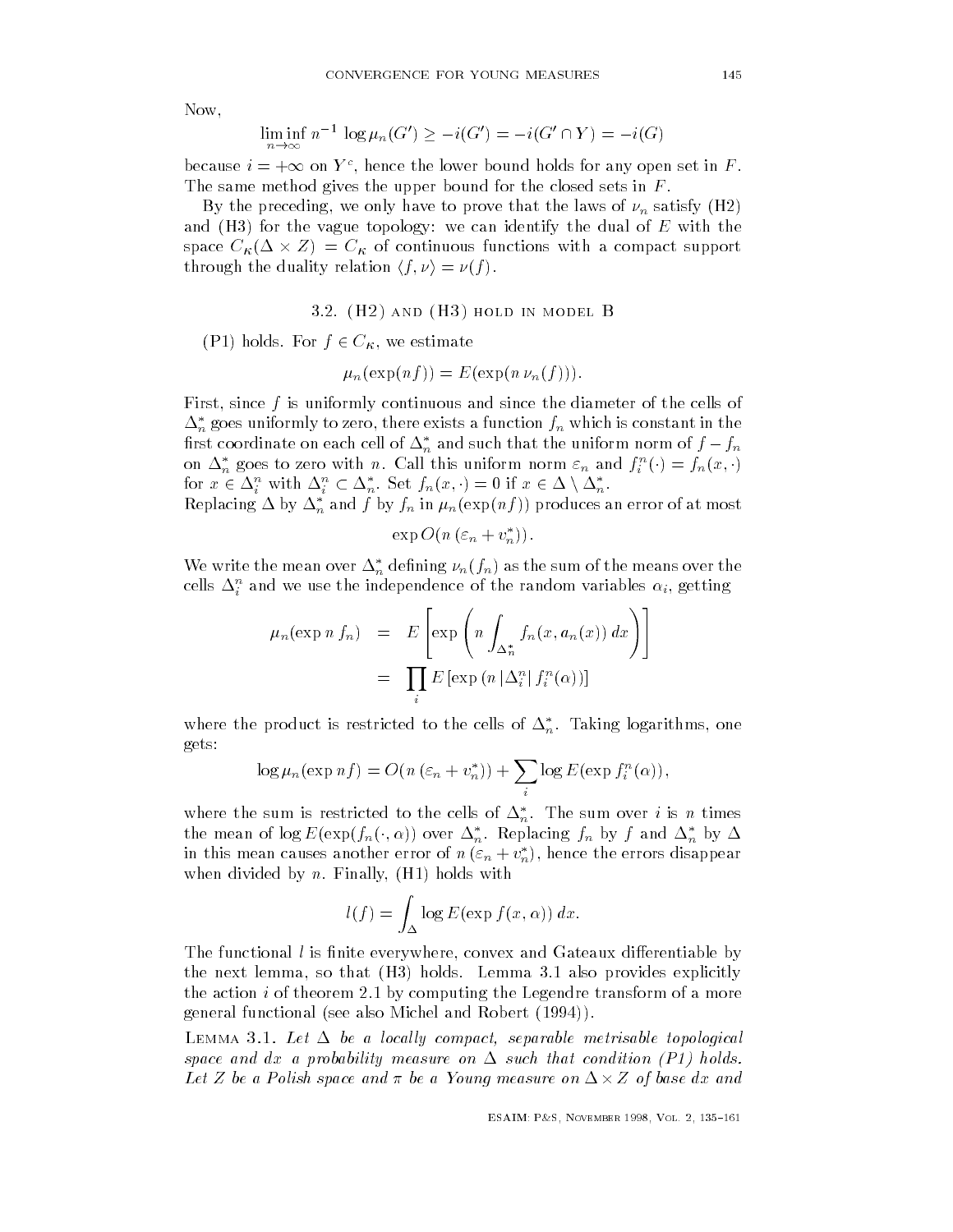disintegration  $(\pi_x)_x$ . For any  $x \in \Delta$ , let  $\alpha_x$  be a random variable with value in Z of law  $\pi_x$ . Let l be defined on  $C_{\kappa}(\Delta \times Z)$  by

$$
l(f) = \int_{\Delta} \log E(\exp(f(x, \alpha_x))) dx.
$$

Then, l is finite, convex and differentiable on  $C_{\kappa}(\Delta \times Z)$ . Furthermore, the Legendre transform i of l is  $i(\nu) = \mathcal{K}(\nu | \pi)$ , the relative entropy of  $\nu$  with respect to  $\pi$ , if  $\nu$  is a Young measure, and  $i(\nu) = +\infty$  otherwise. When  $\nu$  is a Young measure of disintegration  $(\nu_x)_x$ , one has

$$
i(\nu) = \int_{\Delta} \mathcal{K}(\nu_x | \pi_x) \, dx.
$$

Proof- By denition the Legendre transform i of l is

$$
i(\nu) = \sup \{ \nu(f) - l(f) \; ; \; f \in C_{\kappa} \}.
$$

The finiteness of l on  $C_{\kappa}$  is direct and l is convex as a mean of convex functions. The differential  $dl(f)$  of  $l$  at  $f\in C_{\boldsymbol{\kappa}}$  can be computed explicitly. For any  $g \in C_{\kappa}$ , one gets

$$
\langle dl(f), g \rangle = \int_{\Delta} \frac{E(g(x, \alpha_x) \exp f(x, \alpha_x))}{E(\exp f(x, \alpha_x))} dx.
$$

We compute  $i$  in several steps.

STEP 1. If  $\nu$  is not a positive measure, let  $f \leq 0$  such that  $\nu(f) > 0$ . Then  $l(f) \leq 0$ , hence  $i(\nu)$  is at least  $\nu(tf) = t \nu(f)$  for any t. This proves that  $i(\nu)$  is infinite.

Step - Let be a positive measure such that i is nite must be finite. For  $h \in C_{\kappa}(\Delta)$  and  $k \in C_{\kappa}(Z)$ ,  $h \otimes k \in C_{\kappa}$ . Hence,

$$
i(\nu) \ge t \nu(h \otimes k) - l(t(h \otimes k))
$$

for any t. Fix t and choose for k a sequence increasing to  $1_Z$ . Since  $\nu$  is finite and  $h$  and  $k$  are bounded, the two terms of the difference converge by Lebesgue monotone convergence theorem to finite limits, hence

$$
i(\nu) \geq \nu(t(h \otimes 1)) - l(t(h \otimes 1)) = t\left(\nu(h \otimes 1) - \int_{\Delta} h(x) dx\right)
$$

for all real  $t.$  This shows that the first projection of  $\nu$  is the Lebesgue measure. By the characterization of equation  $(3.1)$ , this implies that  $\nu$  is a Young measure

STEP 3. Let  $\nu$  be any measure and  $f \in C_{\kappa}$ . By convexity of the exponential,

$$
l(f) \leq \log \left( \int_{\Delta} \pi_x(\exp f(x, \cdot)) dx \right) = \log \pi(\exp f),
$$

hence  $i(\nu) > \mathcal{K}(\nu|\pi)$  for any measure  $\nu$ , from the variational characterization of the entropy K that we recall in the next step of this proof.

STEP 4. Let  $\nu$  be a Young measure of disintegration  $(\nu_x)_x$ . Recall that  $\mathcal{K}(\nu_x|\pi_x)$  can be characterized as

$$
\mathcal{K}(\nu_x|\pi_x) = \sup_g \left[\nu_x(g) - \log \pi_x(\exp g)\right]
$$

ESAIM- P
S November Vol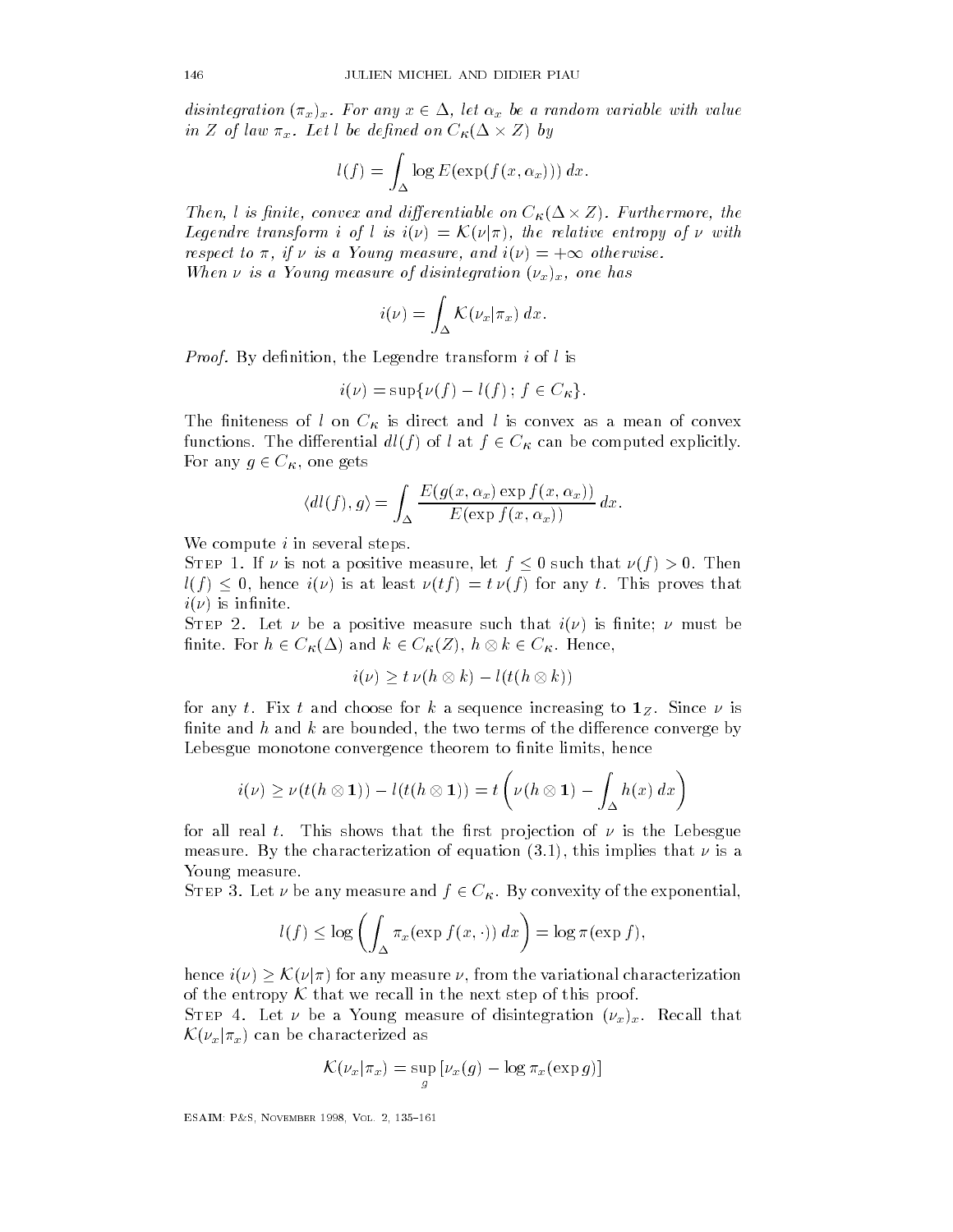for all  $q \in C_{\mathcal{B}}(Z)$ , see for example Dembo and Zeitouni (1992), lemma 6.2.13. For any  $f \in C_{\kappa}$ , each  $f(x, \cdot) \in C_{\kappa}(Z)$ , hence

$$
\nu(f) - l(f) = \int_{\Delta} \left[ \nu_x(f(x, \cdot)) - \log \pi_x(\exp f(x, \cdot)) \right] dx
$$
  

$$
\leq \int_{\Delta} \mathcal{K}(\nu_x | \pi_x) dx = \mathcal{K}(\nu | \pi),
$$

from the definition of the relative entropy using the Radon-Nikodym derivatives. This shows that  $i(\nu) \leq K(\nu|\pi)$  for any Young measure  $\nu$ .  $\Box$ 

# 3.3. LARGE DEVIATIONS OF  $a_n$

Assume for simplicity that  $Z = \mathbb{R}$ . Assume, more importantly, that  $\alpha$  is bounded. Notice that  $a_n = f$  if and only if  $\nu_n$  is a Young measure  $\nu$  such that, for all  $q: \Delta \to \mathbb{R}, \nu(\overline{q})$  is the mean over  $\Delta$  of  $fq$ , where  $\overline{q}(x, y) = y q(x)$ . This amounts to say that a disintegration  $(\nu_x)_x$  of  $\nu$  satisfies  $\nu_x(y) = f(x)$ for all  $x \in \Delta$ . Because  $\alpha$  is bounded, the function y can be replaced by a bounded continuous function. This yields a contraction principle as follows.

Since  $i(\nu) = +\infty$  for  $\nu \notin Y$ , a large deviations principle holds on Y. Let T be a continuous bounded function such that  $T(y) = y$  on the support of  $\alpha$ . Define  $\Phi: Y \to L^{\infty}(dx)$  by

$$
\Phi(\nu)(x) = E_{\nu}(T(y)|x) = \nu_x(T).
$$

Then,  $\Phi$  is continuous on Y for the  $\sigma(L^{\infty}(dx), L^{1})$  topology. Hence, the contraction principle is valid and a large deviations principle for  $a_n$  holds as

$$
P(a_n \in A) \sim \exp(-n i_B(A))
$$

where the action  $i_B$  is defined as follows:  $i_B(f)$  is the infimum of  $i(\nu)$  over all the Young measures  $\nu$  of disintegration  $(\nu_x)_x$  such that  $\nu_x(y) = f(x)$  for all  $x \in \Delta$ . Moreover, on the set of the Young measures, i is the relative entropy with respect to  $\nu_{\infty}$  and the disintegration of  $\nu_{\infty}$  is  $\nu_x^{\infty}=P_{\alpha}$  for all  $x \in \Delta$ , where  $P_\alpha$  is the law of  $\alpha$ . Hence,

$$
i_B(f) = \int_{\Delta} j(f(x)) dx
$$

if  $j(t)$  is defined by

$$
j(t) = \inf \{ \mathcal{K}(\mu | P_{\alpha}) \, ; \, \mu(y) = t \}.
$$

Finally, notice that j is also the Cramer transform of  $P_\alpha$ , that is

$$
j(t) = \sup\{xt - \log P_{\alpha}(\exp(xy))\}; x \in \mathbb{R}\}.
$$

At least when the support of P is bounded this is a consequence of Sanov s theorem and of the contraction principle, as follows. Since  $\alpha$  is bounded, there exists  $f \in C_{\kappa}$  such that  $\mu(y) = \mu(f)$  for any  $\mu$  absolutely continuous with respect to  $P_\alpha$ . Hence,  $\mu \mapsto \mu(y)$  is continuous on the domain of  $\mathcal{K}(\cdot|P_\alpha)$ and the contraction principle is valid. This proves that the action deduced by contraction from Sanov s theorem is also the action of Cramer s theorem for i.i.d. random variables, that is the Cramér transform of  $P_\alpha.$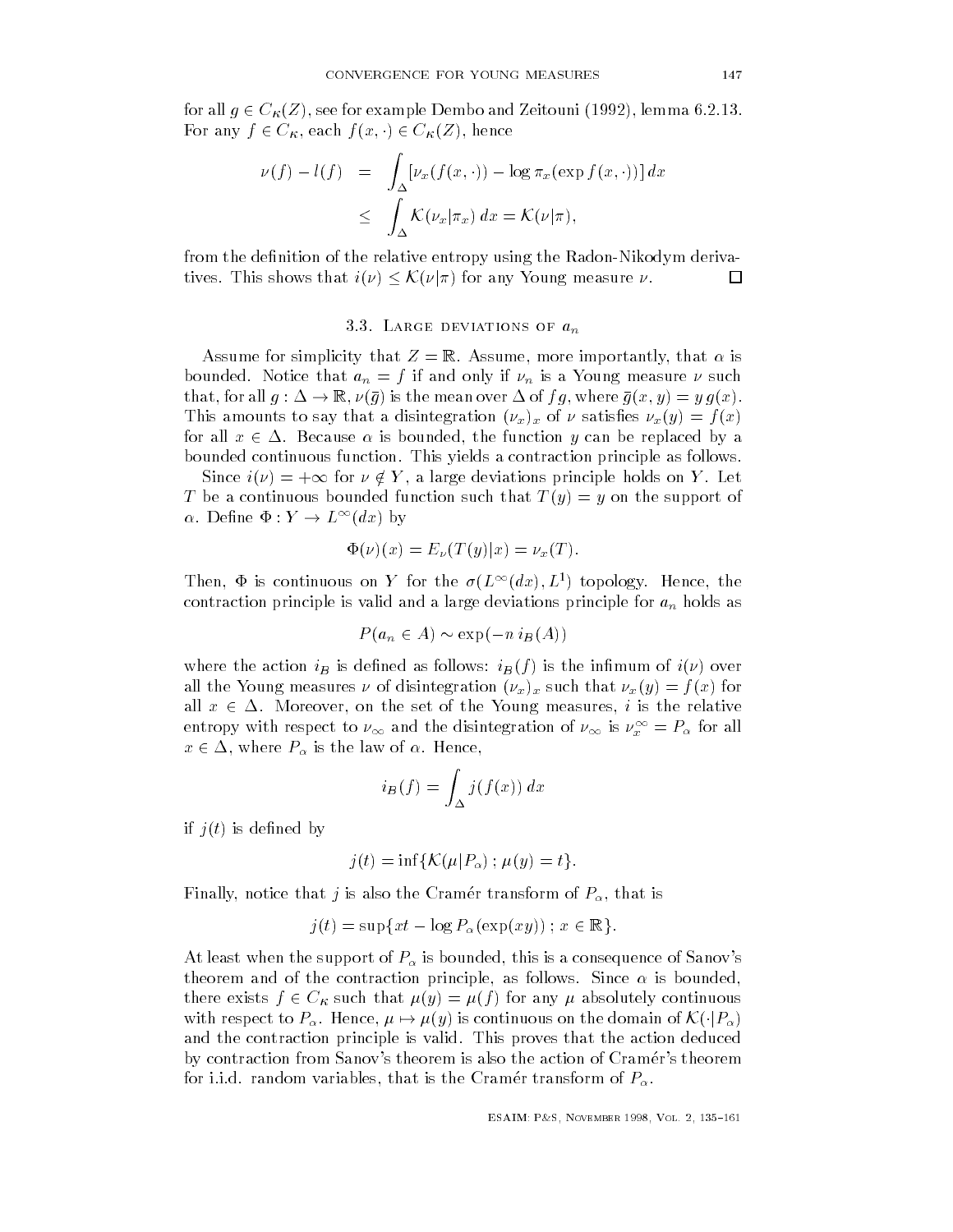#### 4. PROOF OF THEOREM 2.2

We first reduce the problem and set some notations, useful for the  $L^p$ estimates as well as for the central limit theorem Assume without loss of generality that  $|f|$  is uniformly bounded by 1 and that  $f(x, \alpha)$  is centered for every  $x \in \Delta$ . Approximate  $f$  by a function  $f_n$  which is constant on each  $\Delta^n_i$  and such that  $f_n(x,\alpha)$  is centered for every  $x\in\Delta.$  Since the diameter of  $\begin{array}{ccc} \text{if} & \text{if} & \text{if} & \text{if} & \text{if} & \text{if} & \text{if} & \text{if} & \text{if} & \text{if} & \text{if} & \text{if} & \text{if} & \text{if} & \text{if} & \text{if} & \text{if} & \text{if} & \text{if} & \text{if} & \text{if} & \text{if} & \text{if} & \text{if} & \text{if} & \text{if} & \text{if} & \text{if} & \text{if} & \text{if} & \text{if} & \text{if} & \text{if} & \text{if} & \text{if} & \text{$ can ask that the uniform norm  $\varepsilon_n$  of  $f - f_n$  converges to zero. The uniform norm of  $f_n$  is at most a constant. If  $\delta_n \leq c \, n^{-1/d}$  and  $f$  is  $\beta$  Hölder, then  $\varepsilon_n$ is  $O(n^{-\beta/d})$ .

Write  $f_i^n(\cdot) = f_n(x, \cdot)$  when  $x \in \Delta_i^n$ . For  $n \geq 1$ ,  $\nu_n(f_n)$  is the sum of the independent random variables

$$
\|\Delta^n_i\|f^n_i(\alpha_i).
$$

# 4.1.  $L^p$  estimates

Assumption (P2) holds and f is  $\beta$  Hölder. From the preceding, one has

$$
E(|\nu_n(f)|^p) \le c n^{-p\beta/d} + E(|\nu_n(f_n)|^p) = cn^{-p\beta/d} + E\left(\left|\sum_{i\geq 1}|\Delta_i^n|f_i^n(\alpha_i)\right|^p\right)
$$

We can assume that  $p$  is an even integer since the desired bound for  $p$ implies the desired bound for any  $p' \leq p$  by Hölder convexity inequality. Then, the p-th power can be written without the absolute value sign. In the multinomial expansion of the  $p$ -th power of the sum, the expectations can be factorized because the  $\alpha_i$  are independent, and all the first moments disappear because each  $f_i^-(\alpha)$  is centered. We bound an the other terms by the p-th power of the infinite norm of  $f_n$ . Since the volume of a cell is at most  $n^{-1}$ , one gets

$$
E\left(\left(\sum_{i\geq 1}|\Delta_i^n|f_i^n(\alpha_i)\right)^p\right)\leq c\,n^{-p}\,A_n,
$$

where  $A_n$  is the number of terms without any first moment. Calling  $N(n)$  $\begin{bmatrix} 1 & 1 \\ 0 & 1 \end{bmatrix}$  in  $\begin{bmatrix} 0 & 1 \\ 0 & 1 \end{bmatrix}$  in  $\begin{bmatrix} 0 & 1 \\ 0 & 1 \end{bmatrix}$ r of size  $N(n)$  and of sum p such that  $r_i = 0$  or  $r_i \geq 2$  for all i. There is at most  $c N(n)^{p/2}$  such multi-indices and  $N(n) \leq c n$ , hence

$$
E(|\nu_n(f)|^p) \le c (n^{-p\beta/d} + n^{-p/2}).
$$

#### 4.2. CENTRAL LIMIT THEOREM

Assumption (P3) is satisfied. Since f is bounded, the random variables

$$
X_{i,n} = n^{1/2} \int_{\Delta_i^n} f(x, \alpha_i) \, dx
$$

are independent and uniformly  $O(n^{-1/2})$ . It follows that, as soon as the variance of  $n \in \nu_n(j)$  converges to a strictly positive constant,  $(X_{i,n})_i$  satisfies Lindeberg condition and Lindeberg-Feller central limit theorem (see for example Billingsley (1968), theorem 7.2) yields the desired result.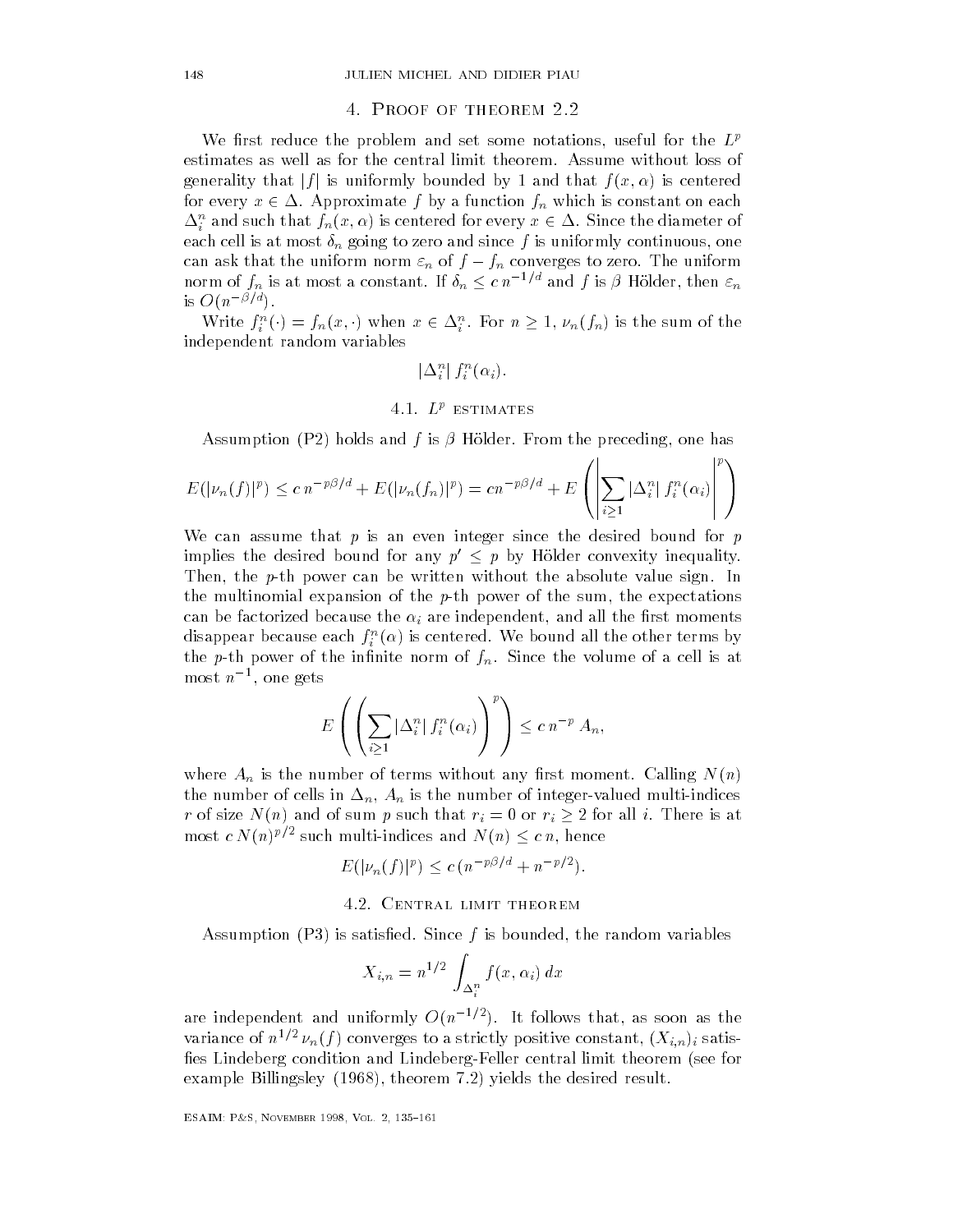$\mathcal{S}$  for an of the maximum diameter to function  $\mathcal{S}$ cells on the whole cost going to a cost going to a cost going to a cost going to a cost going to a cost going t zero, say  $\varepsilon_n$ . Since the  $\alpha_i$  are independent and have identical distribution, the variance of the sum is the sum of the variances of the random variables  $\left\vert \Delta _{i}^{n}\right\vert f_{i}^{n}(\alpha ).$  Hence,

$$
\text{Var}\left(n^{1/2} \nu_n(f)\right) = n \sum_{i \geq 1} \left( |\Delta_i^n|^2 \text{Var}\left(f_i^n(\alpha)\right) + |\Delta_i^n| O(\varepsilon_n)\right).
$$

Writing  $|\Delta_i^n|^2 \leq n^{-1} |\Delta_i^n|$  in the right hand side of this equation, an upper bound of the variance of  $n \in \nu_n(f)$  is the mean over  $\Delta$  of the function  $\text{Var}\left(f_n(\cdot,\alpha)\right) + O(\varepsilon_n).$  Taking only into account the cells  $\Delta_i^n$  of volume  $n^{-1}$ , a lower bound is the mean of  $\text{Var}(f_n(\cdot,\alpha)) + O(\varepsilon_n)$  over  $\Delta_n^*$ . The difference between the upper and lower bounds is  $O(\varepsilon_n + v_n^*) ,$  hence the proof is complete

Our goal in section 5.1 is to prove the asymptotic relation  $(5.1)$ , stated at the end of this section, for  $D_{\lambda} = |\Delta_{\lambda}^{+}| - |\Delta_{\lambda}^{+}|$ .

# 5.1. PRELIMINARIES ON THE PARTITIONS

Consider the  $(n + 1)$  lengthes of the intervals delimited by the points  $x_i$ ,  $i \leq n$ . They are exchangeable and the points  $x_i$  are uniformly distributed on  $[0, 1]$ , nence the measure of  $\Delta_n$ , which is the sum of  $i = [n/2] + 1$  of them amongst  $i + j = (n + 1)$  follows a Beta law of parameters  $(i, j)$ . This law has density

$$
\Gamma(i)^{-1} \Gamma(j)^{-1} \Gamma(i+j) x^{i-1} (1-x)^{j-1} dx
$$

on  $\Delta = [0,1]$ . The coefficient  $\Gamma(i)$   $\Gamma(j)$   $\Gamma(i+j)$  behaves like  $2^n$  in the exponential scale, hence one can show that  $|\Delta_n^+|$  satisfies a large deviations<br>principle<br> $P(|\Delta_n^+| \in A) \sim \exp(-n \, c_{\text{DET}}(A))$ principle

$$
P(|\Delta_n^+| \in A) \sim \exp(-n \, c_{\text{DET}}(A))
$$

for the action  $c_{\mathrm{DET}}$  defined by

$$
c_{\text{DET}}(y) = -\frac{1}{2}\log(4y(1-y))
$$

if  $y \in (0, 1)$  and  $c_{\text{DET}}(y) = +\infty$  otherwise. We translate this result on the process indexed by  $\lambda.$  Since the law of  $|\Delta^+_\lambda|$  is the barycenter of the laws of  $|\Delta_n^+|$  for  $n\geq 0$  with coefficients  $e^{-\lambda}\lambda^n/n!$ , one gets directly the raw or  $|\Delta_{\lambda}|$  is the bary<br>nts  $e^{-\lambda} \lambda^n/n!$ , one gets dire<br> $\frac{1}{\lambda} | \in A$ ) ~ exp( $-\lambda c(A)$ )

$$
P(|\Delta_{\lambda}^{+}| \in A) \sim \exp(-\lambda c(A))
$$

for the action  $c = 1 - \exp(-c_{\text{DET}})$ . The well known Varadhan's integral lemma (see Dembo and Zeitouni (1992), section 4.3) yields

$$
E(\exp(\lambda t \, |\Delta_\lambda^+|)) \sim \exp(\lambda \, d(t))
$$

for any real t, where a is the Legendre transform of c. We use this result in<br>the following form: first, instead of  $|\Delta_{\lambda}^{+}|$ , we study<br> $D_{\lambda} = |\Delta_{\lambda}^{+}| - |\Delta_{\lambda}^{+}| = 2 |\Delta_{\lambda}^{+}| - 1.$ the following form: first, instead of  $|\Delta^+_\lambda|,$  we study

$$
D_{\lambda} = |\Delta_{\lambda}^{+}| - |\Delta_{\lambda}^{+}| = 2 |\Delta_{\lambda}^{+}| - 1
$$

Define  $d_2$  by  $d_2(t) = d(2t) - t$ . One gets

$$
E(\exp(\lambda t D_\lambda)) \sim \exp(\lambda d_2(t))
$$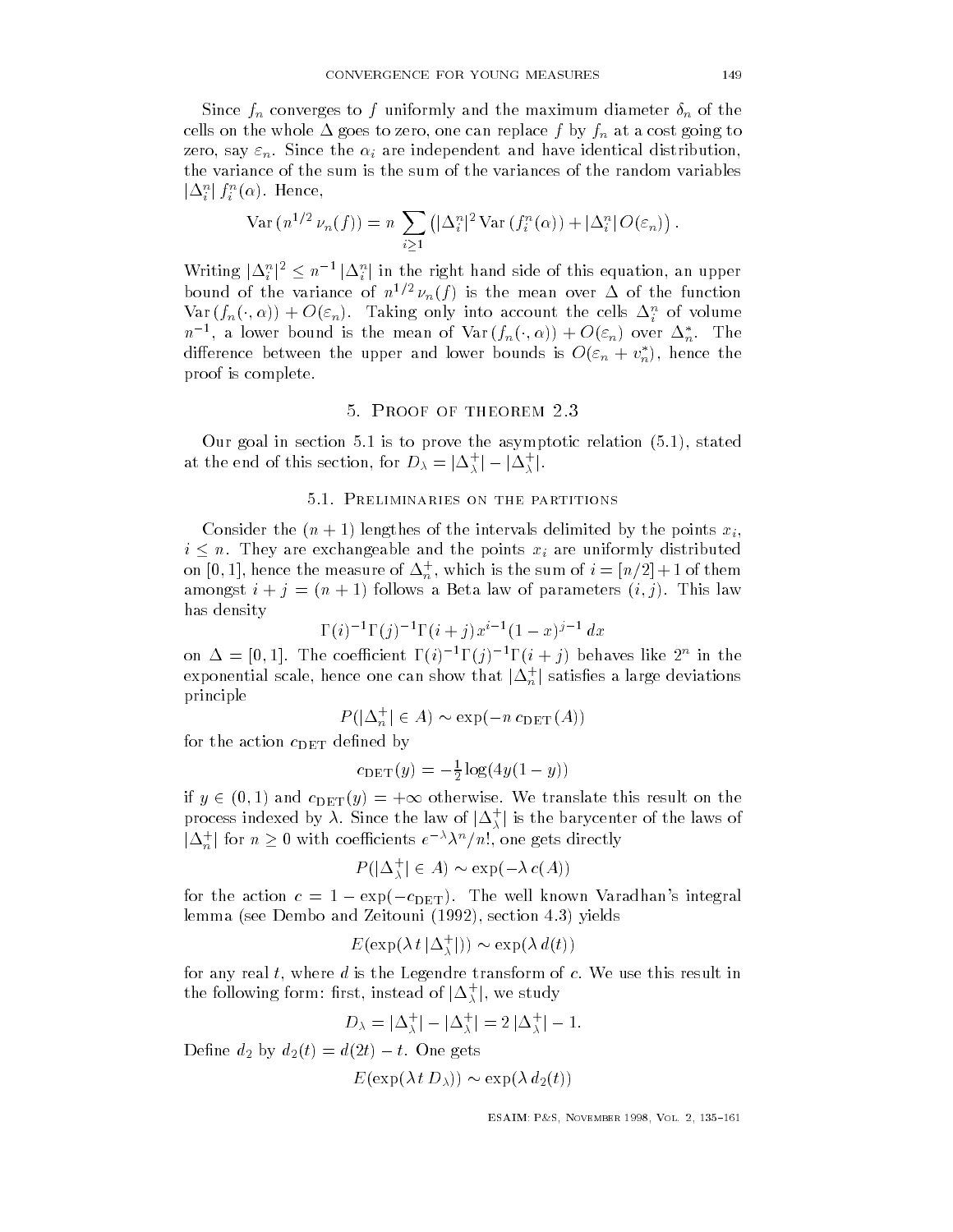for any real  $t.$  Then,  $d_2$  is the Legendre transform of  $c_2$  defined by

$$
c_2(2y-1) = c(y).
$$

One checks that  $c_2$  is even,  $c_2(0) = 0$  and  $c_2$  is infinite outside of  $[-1, +1]$ . This implies that the function  $d_2$  is even, 1-Lipschitz and  $d_2(0) = 0$ . These are the only properties of  $d_2$  that we use below. is implies that the function  $d_2$  is even, 1-Lipschitz and  $d_2(0) = 0$ . These<br>explicitly known:  $c_2(y) = 1 - \sqrt{1 - y^2}$  if  $|y| \le 1$ 

(Or course,  $c_2$  and  $a_2$  are explicitly known:  $c_2(y) = 1 - \sqrt{1 + c^2}$ <br>and  $c_2(y) = +\infty$  otherwise,  $d_2(t) = \sqrt{1 + t^2} - 1$  for all t.)

Finally, for any real t and any  $\varepsilon > 0$ , there exists a finite constant  $e(t, \varepsilon)$ such that, for any  $\lambda > 0$ , one has

$$
\lambda (d_2(t) - \varepsilon) - e(t, \varepsilon) \le \log E(\exp(\lambda t D_\lambda)) \le \lambda (d_2(t) + \varepsilon) + e(t, \varepsilon).
$$
 (5.1)

We choose the coefficient  $e(t, \varepsilon)$  even in t so that equation (5.1) holds for  $\pm t$ at the same time

#### $\blacksquare$  . The fraction for  $\blacksquare$

Using Section 3.1, we have to check (H2) and (H3) for  $f \in C_{\kappa}$ . Writing  $g(x)$  for  $\frac{1}{2}(f(x,a^+) - f(x,a^-))$ , one gets

$$
\mu_{\lambda}(\exp \lambda f) = \exp(\lambda \nu^{1/2}(f)) \rho_{\lambda}(\lambda g)
$$

with an error term of the form

$$
\rho_{\lambda}(\lambda g) = E\left[\exp\left(\lambda \int_{\Delta_{\lambda}^{+}} g - \lambda \int_{\Delta_{\lambda}^{-}} g\right)\right].
$$

Fix  $N\geq 1$  and introduce the partition  $\{\Delta_i^N\}_i$  of  $\Delta$  defined by

$$
\Delta_i^N = [(i-1)/N, i/N].
$$

By the uniform continuity of f, there exists a function  $g_N$  which is constant on each cell  $\Delta^N_i$  and such that the uniform norm of  $g-g_N$  goes to zero when N goes to infinity. The replacement of g by  $g_N$  in the evaluation of  $\rho_{\lambda}(\lambda g)$ causes an error which is  $\exp(O(\lambda \|g - g_N\|_{\infty}))$ , hence we can treat  $g_N$  only. Denoting by  $g_i^{\ldots}$  the value of  $g_N$  on  $\Delta_i^{\ldots}$ , one gets

$$
\rho_{\lambda}(\lambda g_N) = E\left[\exp \sum_{i \geq 1} \lambda g_i^N (|\Delta_{\lambda}^{\pm} \cap \Delta_i^N| - |\Delta_{\lambda}^{-} \cap \Delta_i^N|)\right].
$$

The restrictions of the Poisson process to each  $\Delta_i$  are i.i.d. Composed by an anime transformation which sends  $\Delta_i^{\perp}$  to  $\Delta$ , the restriction to  $\Delta_i^{\perp}$  follows the law of the restriction to - of a poist process of constant intensity  $\mathcal{N}_1$  ,  $\mathcal{N}_2$ Hence

$$
|\Delta_\lambda^+\cap\Delta_i^N|-|\Delta_\lambda^-\cap\Delta_i^N|
$$

follows the law of  $\pm D_{\lambda/N}/N,$  where the  $\pm$  sign is measurable with respect to the original Poisson process restricted to  $\Delta \setminus \Delta^N_i:$  this sign is  $+$  if and only if the number of points at the left of  $\Delta_i$  is even. If this number is odd,  $\Delta_i^{\scriptscriptstyle \pm}$  begins with an interval of parameter  $a^-$  instead of  $a^+$  . Call  $\eta_i^{\scriptscriptstyle \pm}$  this sign and  $E'$  the expectation with respect to the law of a copy  $D'$  of D, which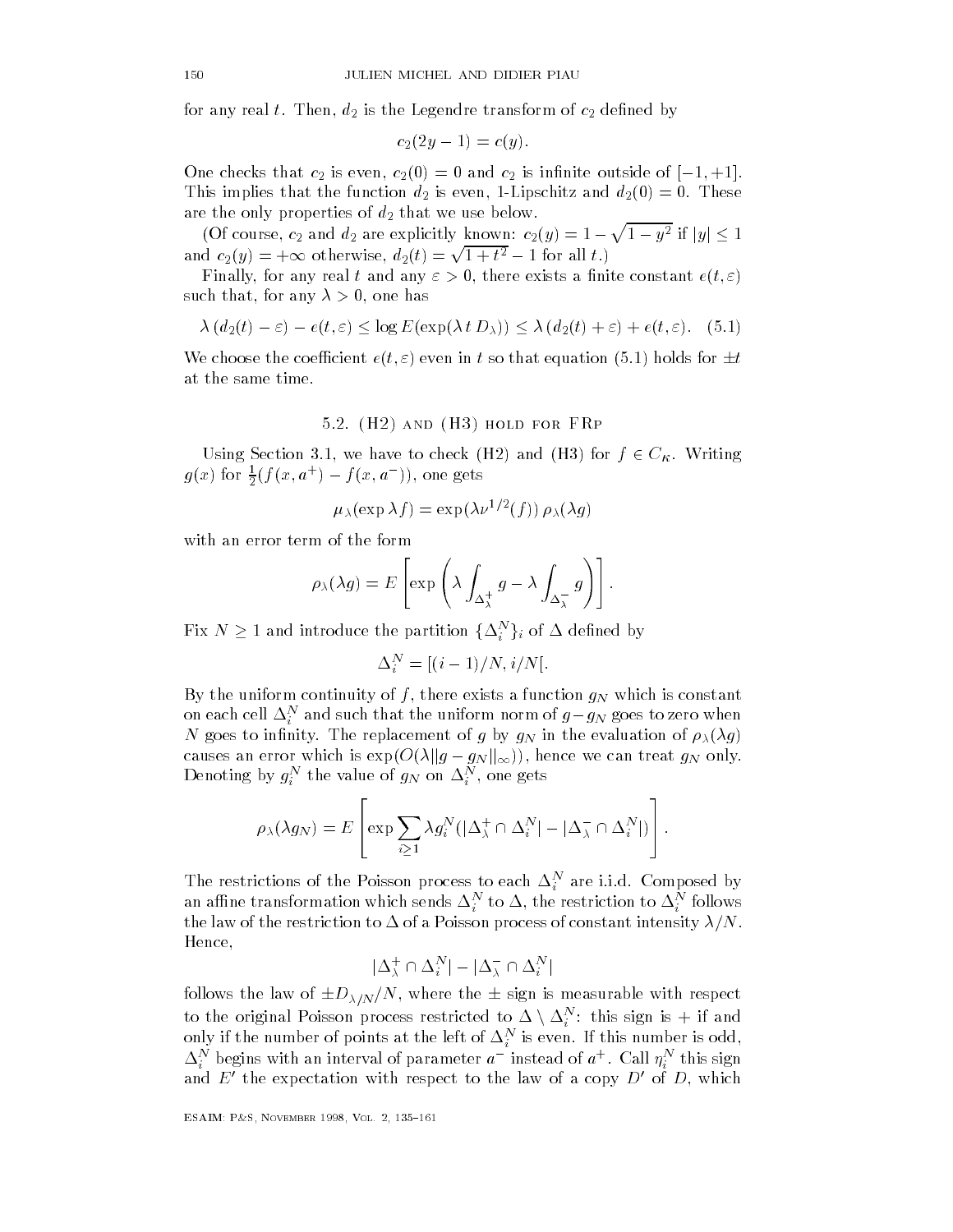is independent of everything else Conditioning by the value of the s one has

$$
\rho_{\lambda}(\lambda g_N) = E\left[\prod_{i\geq 1} E'[\exp(\lambda g_i^N \eta_i^N D'_{\lambda/N}/N)]\right].
$$

This formula gives estimates of  $\rho_{\lambda}(\lambda g_N)$  as follows. For the upper bound, equation  $(5.1)$  yields

$$
\log E'[\exp(\lambda g_i^N \eta_i^N D'_{\lambda/N}/N)] \le (\lambda/N)(d_2(\eta_i^N g_i^N) + \varepsilon) + e(\eta_i^N g_i^N, \varepsilon).
$$

The functions  $d_2$  and  $e(\cdot,\varepsilon)$  are even so that we can skip all the  $\eta$ 's. Summing up

$$
\log \rho_\lambda(\lambda g_N) \leq \sum_{i \geq 1} \left( \frac{\lambda}{N} (d_2(g_i^N) + \varepsilon) + e(g_i^N, \varepsilon) \right).
$$

The right hand side is the integral of distribution of distribution  $\mathcal{L}(\mathcal{A})$  and distribution  $\mathcal{L}(\mathcal{A})$  and distribution of distribution of distribution  $\mathcal{L}(\mathcal{A})$ error term which is constant when N and  $\varepsilon$  are fixed. This shows

$$
\limsup_{\lambda \to \infty} \lambda^{-1} \log \rho_{\lambda}(\lambda g) \leq 2 \|g - g_N\|_{\infty} + \varepsilon + \int_{\Delta} d_2(g(x)) dx.
$$

Letting  $\varepsilon$  go to zero and then  $N$  go to infinity, one gets the upper bound. The lower bound is proved in the same way. Finally,  $(H1)$  holds with

$$
l(f) = \nu^{1/2}(f) + \int_{\Delta} d_2(g(x)) dx, \quad g = \frac{1}{2}(f(\cdot, a^+) - f(\cdot, a^-)).
$$

Since  $d_2$  is 1-Lipschitz and  $d_2(0) = 0$ ,  $|d_2(y)| \le |y|$  for all y so that l is finite valued. Since  $d_2$  is differentiable, l is Gateaux differentiable on  $C_K$ . The proof will be complete if we identify the Legendre transform  $i$  of  $l$ .

### 5.3. IDENTIFICATION OF THE ACTION

STEP 1. THE DOMAIN OF  $i$ .

Assume that  $i(\nu)$  is finite for a given bounded measure  $\nu$ . For any  $f \in C_{\kappa}$ and any real  $t$ , formation increases to  $f(t) = |t| \int |g|$ .

$$
i(\nu) \geq t(\nu(f) - \nu^{1/2}(f)) - |t| \int_{\Delta} |g|.
$$

Letting t go to  $\pm\infty$  yields the following estimations on  $\nu(f)$ :

$$
\pm \infty \text{ yields the following estimations on } \nu(f):
$$
  

$$
\nu^{1/2}(f) - \int_{\Delta} |g| \leq \nu(f) \leq \nu^{1/2}(f) + \int_{\Delta} |g|.
$$

 $\mathbf{H} = \mathbf{H} \mathbf{H}$ 

$$
\min(f(\cdot,a^+),f(\cdot,a^-))\quad\text{and}\quad \max(f(\cdot,a^+),f(\cdot,a^-)).
$$

This proves that  $\nu$  is a probability measure and that  $\nu$  is absolutely continuous with respect to the measure

$$
dx\left(\delta_{a^+}(dy)+\delta_{a^-}(dy)\right).
$$

There exists two measurable functions  $s^+$ ,  $s^-$  :  $\Delta \to \mathbb{R}^+$  such that

$$
\nu(f) = \int_{\Delta} (s^+(x) f(x, a^+) + s^-(x) f(x, a^-)) dx
$$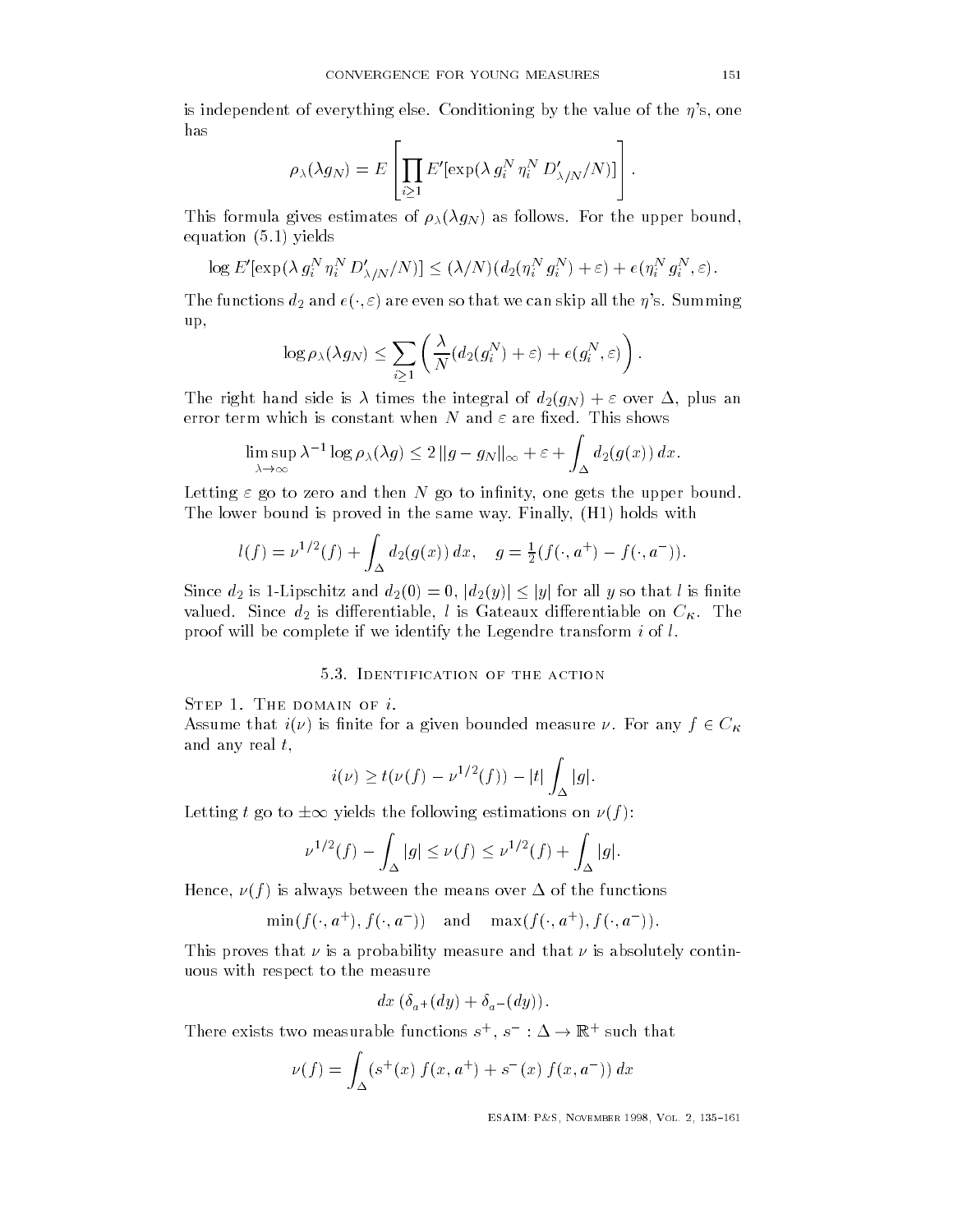for any measurable bounded function f. Choosing the function  $f(x, y) =$  $\mathbf{1}_B(x)$  for any measurable B included in  $\Delta$  shows that  $s^+ + s^- = 1$  a.s. **Finally,**  $i(\nu)$  **is initie only when**  $\nu = \nu^i$  **for a given**  $p$ **.** 

Assume now that  $\nu = \nu^p$  for a measurable  $p : \Delta \to [0,1]$ . Then,

$$
i(\nu^{p}) = \sup \{ \int_{\Delta} (2p - 1) g - d_{2}(g) ; f \in C_{\kappa} \}.
$$

We can compute this supremum directly on  $g \in C_{\kappa}$ . Furthermore, since the function  $g \mapsto (2p - 1) g - d_2(g)$  is 1-Lipschitz in  $L^1$  and  $C_K$  is dense in  $L^1$ for the  $L^1$  norm,  $i(\nu^p)$  is also the supremum over all the functions  $q \in L^1$ . By the definition of the Legendre transform  $d_2^\ast$  of  $d_2, \quad$ 

$$
(2p(x) - 1) y - d_2(y) \le d_2^*(2p(x) - 1)
$$

for any real  $y.$  Since  $d_2$  is the Legendre transform of  $c_2,$  one gets

$$
d_2^*(2p(x) - 1) = c_2(2p(x) - 1) = c(p(x))
$$

and we proved that  $i(\nu)$  is at most the mean over  $\Delta$  of  $c(\bar p)$ . On the other hand, for  $\varepsilon \in ]0, \frac{1}{2}[$ , consider the following truncated approximation  $p_{\varepsilon}$  of  $p$ and the measurable function g density  $\alpha$  denotes the measurable function g density  $\alpha$ 

$$
p_{\varepsilon} = (1 - \varepsilon) \wedge (p \vee \varepsilon), \quad g(u) = \frac{(2u - 1)}{\sqrt{1 - (2u - 1)^2}}.
$$

Then,  $g(u)$  is negative for  $u \leq 1/2$  and positive otherwise. Furthermore,  $(2u - 1) g(u) - d_2(g(u)) = c(u)$  and  $\varepsilon \leq \frac{1}{2} \leq 1 - \varepsilon$ , so that

$$
[(2p - 1) g(p_{\varepsilon}) - d_2(g(p_{\varepsilon}))] - c(p_{\varepsilon}) = 2(p - p_{\varepsilon}) g(p_{\varepsilon})
$$
  
= 2(p - \varepsilon) \mathbf{1}\_{p \le \varepsilon} g(\varepsilon)  
+ 2(p - (1 - \varepsilon)) \mathbf{1}\_{p \ge 1 - \varepsilon} g(1 - \varepsilon)  

$$
\ge 0.
$$

Since q is bounded, it is integrable and, using q in the denition of  $i(\nu^*)$ , one gets

$$
i(\nu^p) \ge \int_{\Delta} (2p - 1) g(p_{\varepsilon}) - d_2(g(p_{\varepsilon})) \ge \int_{\Delta} c(p_{\varepsilon})
$$

Letting  $\varepsilon$  go to zero proves that  $i(\nu)$  is as stated in Theorem 2.5.

5.4. LARGE DEVIATIONS FOR  $a_{\lambda}$ 

The contraction principle used in Section 3.3 yields

$$
P(a_{\lambda} \in A) \sim \exp(-\lambda i_a(A)).
$$

The action  $i_a$  is as follows. For any measurable admissible  $p : \Delta \to [0, 1],$ call  $f^p$  the function  $f^p(x) = p(x) a^+(x) + (1 - p(x)) a^-(x)$ . Then,

$$
i_a(f^p) = i(\nu^p) = \int_{\Delta} c(p(x)) dx
$$

and  $i_a(f) = +\infty$  otherwise. Hence,  $i_a(f)$  is the mean over  $\Delta$  of a local cost at point x given by  $\eta(a^{\top}(x), a^{\top}(x), f(x))$ , where the function  $\eta$  is defined as follows

$$
j(x_{+}, x_{-}, y) = c \left( \frac{y - x_{-}}{x_{+} - x_{-}} \right)
$$

ESAIM- P
S November Vol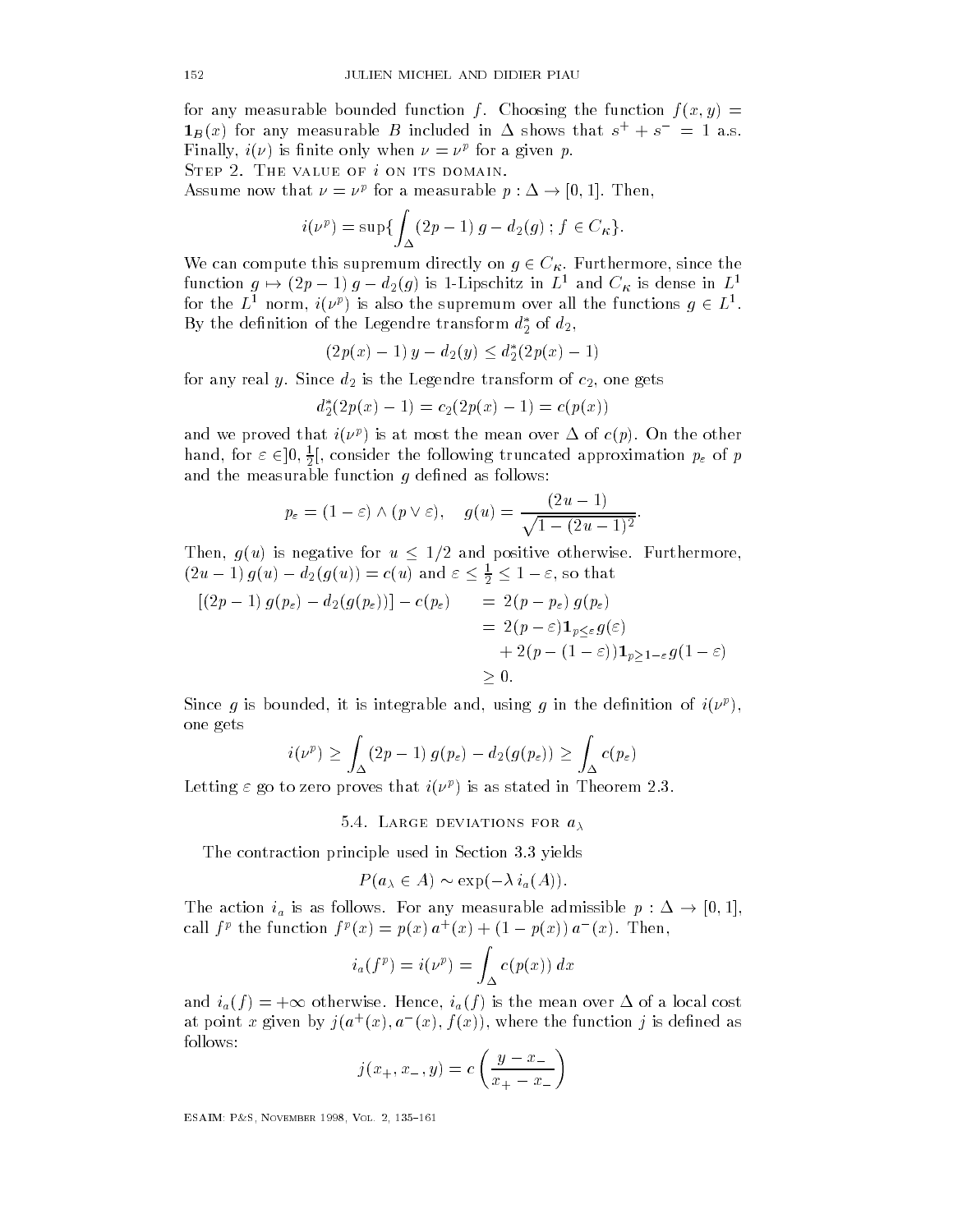if  $x_+ \neq x_-, j(x, x, y) = +\infty$  if  $y \neq x$  and  $j(x, x, x) = 0$ .

# 5.5. AN EXTENSION

As we remarked in Section 2 after Theorem 2.5, it is possible to replace the two values  $a^{\pm}$  by two functions  $a^{\pm}$  :  $\Delta \rightarrow \mathbb{R}$ . Assume that  $a^{\pm}$  are a.e. continuous. The proof of Theorem 2.3 can then be copied, except in Step  $\angle$  of Section 5.5, when we evaluate the supremum denning  $i(\nu^*)$ . For any  $f \in C_{\kappa}$ , g must be zero on the set

$$
\Delta_e = \{ x \in \Delta \, ; \, a^+(x) = a^-(x) \},
$$

hence it is impossible to replace the supremum over f by a supremum over g. However, notice that the choice of  $p(x)$  for  $x \in \Delta_e$  is irrelevant to the denition of  $\nu$  . This suggests the following way of fixing the problem.

Call admissible any measurable function  $p : \Delta \to [0, 1]$  such that  $p(x) = \frac{1}{2}$ if  $x \in \Delta_e$ . Then,  $i(\nu^p)$  for an admissible p can be evaluated as the supremum over  $g$ . The end of the proof is as before.

This modification is effective if  $|\Delta_e| > 0$ . Then  $i(\nu^p) < 1$  for all admissible p since  $c(p(x)) = 0$  if  $x \in \Delta_e$ . In terms of the action  $i_{\text{DET}}$  of the model  $\mathbf{r}$   $\mathbf{r}$ , this implies that  $i$   $\mathrm{p}_{\mathrm{ET}}(\nu^{\mu})$  is inite for all admissible  $p$ , even when  $\nu^{\mu}$ describes a given deterministic material, that is when  $p(x)$  is always 0 or 1 on  $\Delta \setminus \Delta_e$ . This is in contrast with Theorem 2.5 but here is a heuristic explanation of this fact

Assume that  $\Delta_e$  has positive measure, that  $\nu_e$  describes a given deterministic material and that  $\nu^p$  can be realized as  $\nu_{n_0}$  at a given cost. If we add an even number of points, say  $n - n_0$ , in  $\Delta_e$ , the Young measure is not changed. Starting now from  $\nu_n$ , we can choose  $n_0$  points amongst *n*, use them to construct  $\nu_{n_0}$  which realizes  $\nu^p$ , and drop the  $n - n_0$  other points in  $\Delta_e$ . In other words, it is at least  $C_n^{n_0} \, |\Delta_e|^{n-n_0}$  as easy to realize  $\nu$  with  $\nu_n$  than with  $\nu_{n_0}$ , where  $C_n$  is the number of ways of choosing  $n_0$ points amongst *n* and  $|\Delta_e|^{n-n_0}$  is the probability that the  $n - n_0$  remaining points fall in  $\Delta_e$ . This suggests that  $\exp(-n\;i_{\text{DET}}(\nu^p))$  cannot decrease more rapidly than  $C_n^{n_0} \, |\Delta_e|^{n-n_0}, \; i.e.$  more rapidly in the exponential scale than  $|\Delta_e|^n$  (since  $C_n^{n_0},$  for a given  $n_0,$  increases as a polynomial in  $n).$  As a matter of fact

$$
i_{\text{DET}}(\nu^p) = -\log \int_{\Delta} \mathbf{1}_{\Delta_e} = -\log |\Delta_e|,
$$

so that  $|\Delta_e|^n$  is the actual rate of decrease.

#### $\sim$  -  $\sim$  -  $\sim$  -  $\sim$  -  $\sim$  -  $\sim$  -  $\sim$

We begin as usual with results about  $D_\lambda=|\Delta_\lambda^+|-|\Delta_\lambda^-|$  and apply them to  $\nu_{\lambda}$ .

#### 6.1. PRELIMINARIES ON THE PARTITION

 $\blacksquare$ all  $n \geq 1$  and  $\lambda > 0$ ,

$$
E(|D_n|^p) \le b_p n^{-p/2}, \quad E(|D_\lambda|^p) \le b_p \lambda^{-p/2}.
$$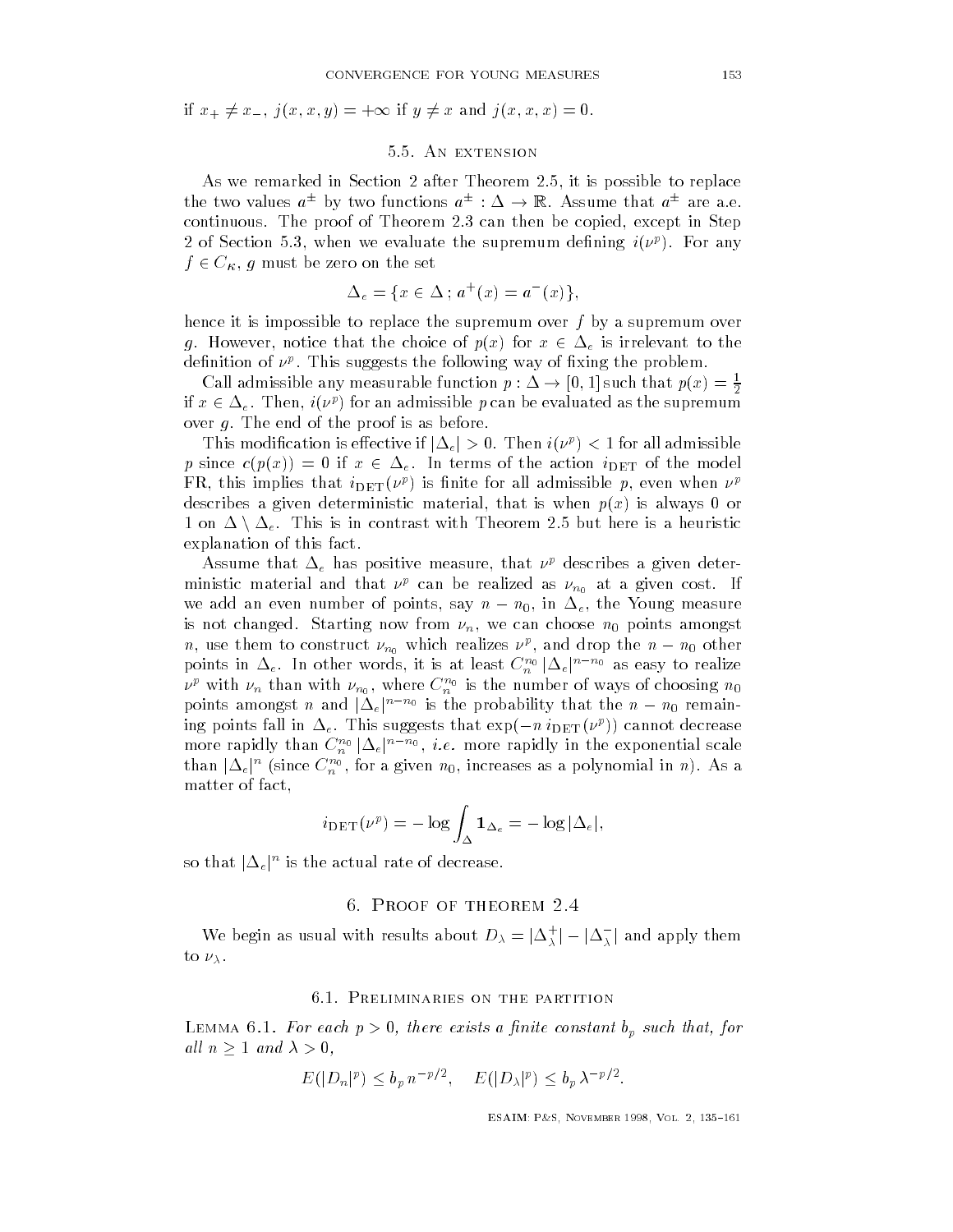Furthermore,  $n^{1/2} D_n$  and  $\lambda^{1/2} D_\lambda$  converge in law to a centered reduced Gaussian law random variable  $N$ .

Proof- We assume throughout that p is an even integer since the result for p implies the result for any  $p'\leq p.$  From the explicit distribution of  $\Delta_n^+$  given in Section 5.1, one can show that the density of the law of  $D_n$  on  $[-1, +1]$ is bounded, for  $n \geq 1$  and up to an absolute constant, by

$$
n^{1/2} (1 - y^2)^{(n/2)-1}.
$$

This implies, through classical computations, the existence of an absolute constant  $\kappa$  such that

$$
E(|D_n|^p) \le \kappa n^{n/2} p^{p/2} (n+p)^{-(n+p)/2},
$$

for all  $n \geq 1$ . Now, the coefficient on the right can be bounded:

$$
n^{n/2} (n+p)^{-(n+p)/2} \le (n+p)^{-p/2} \le n!/(n+p/2)!,
$$

so that this result applies to  $D_{\lambda}$ :

$$
E(|D_\lambda|^p) \le \kappa p^{p/2} e^{-p/2} \lambda^{-p/2}.
$$

The random variable  $n^{1/2} D_n$  converges in law to N by its explicit disthe evaluation and by the evaluation of the Gamma function of the Gamma function  $\mathcal{U}$ 

To deduce the same result for  $\lambda \in D_\lambda$ , first choose  $\varepsilon > 0$ . The probability that the number of points of the Poisson process with intensity  $\lambda$  is not in  $((1 - \varepsilon)\lambda, (1 + \varepsilon)\lambda)$  goes to zero exponentially when  $\lambda$  goes to infinity, call this probability  $p(\lambda, \varepsilon)$ . Hence, for any Borel subset A of R, the not in  $((1 - \varepsilon)\lambda, (1 + \varepsilon)\lambda)$  goes to zero exponentially when  $\lambda$  goes to infin-<br>ity, call this probability  $p(\lambda, \varepsilon)$ . Hence, for any Borel subset A of  $\mathbb{R}$ , the<br>difference between  $P(\lambda^{1/2} D_{\lambda} \in A)$  and  $P(\mathcal{N} \$ ity, call this probability  $p(\lambda, \varepsilon)$ . Hence, for any Borel subset A of  $\mathbb{R}$ , the difference between  $P(\lambda^{1/2} D_{\lambda} \in A)$  and  $P(\mathcal{N} \in A)$  is at most  $2p(\lambda, \varepsilon)$  plus the maximum of the difference between  $P(\lambda^{1/2} D$  $n \in ((1-\varepsilon)\lambda, (1+\varepsilon)\lambda)$ . Now,  $\lambda^{1/2} D_n$  is in A if and only if  $n^{1/2} D_n$  is in  $\left(n/\lambda\right)$   $^{\prime}$   $\left(A,$  and it is enough to show that igh to show that<br> $|P(n^{1/2} D_n \in (1 + t) A) - P(\mathcal{N} \in A)|$ 

$$
\limsup_{n \to \infty} \sup_{|t| \le \varepsilon} |P(n^{1/2} D_n \in (1+t) A) - P(\mathcal{N} \in A)|
$$

goes to zero when  $\varepsilon$  goes to zero. Assume for example that A is an interval  $(a, b)$  with  $b > a > 0$ . Then, the supremum over t can be restricted to the biggest and the smallest sets encountered. Hence, the error is at most the largest of the two numbers umbers<br>  $P(\mathcal{N} \in ((1 - \varepsilon)a, (1 + \varepsilon)b)) - P(\mathcal{N} \in (a, b))$ 

$$
P(\mathcal{N} \in ((1 - \varepsilon)a, (1 + \varepsilon)b)) - P(\mathcal{N} \in (a, b))
$$
  
and 
$$
P(\mathcal{N} \in (a, b)) - P(\mathcal{N} \in ((1 + \varepsilon)a, (1 - \varepsilon)b)),
$$

which both go to zero when  $\varepsilon$  goes to zero. The other cases are similar.  $\Box$ 

# 6.2.  $L^p$  estimates

Assume that  $|f|$  is bounded by 1. As usual, we fix N, we replace g by a function  $g_N$  which is constant on each interval  $\Delta_i^-$  and we call  $g_i^-$  its value on  $\Delta^N_i.$  The infinite norm of  $g-g_N$  is at most  $N^{-\beta},$  hence the replacement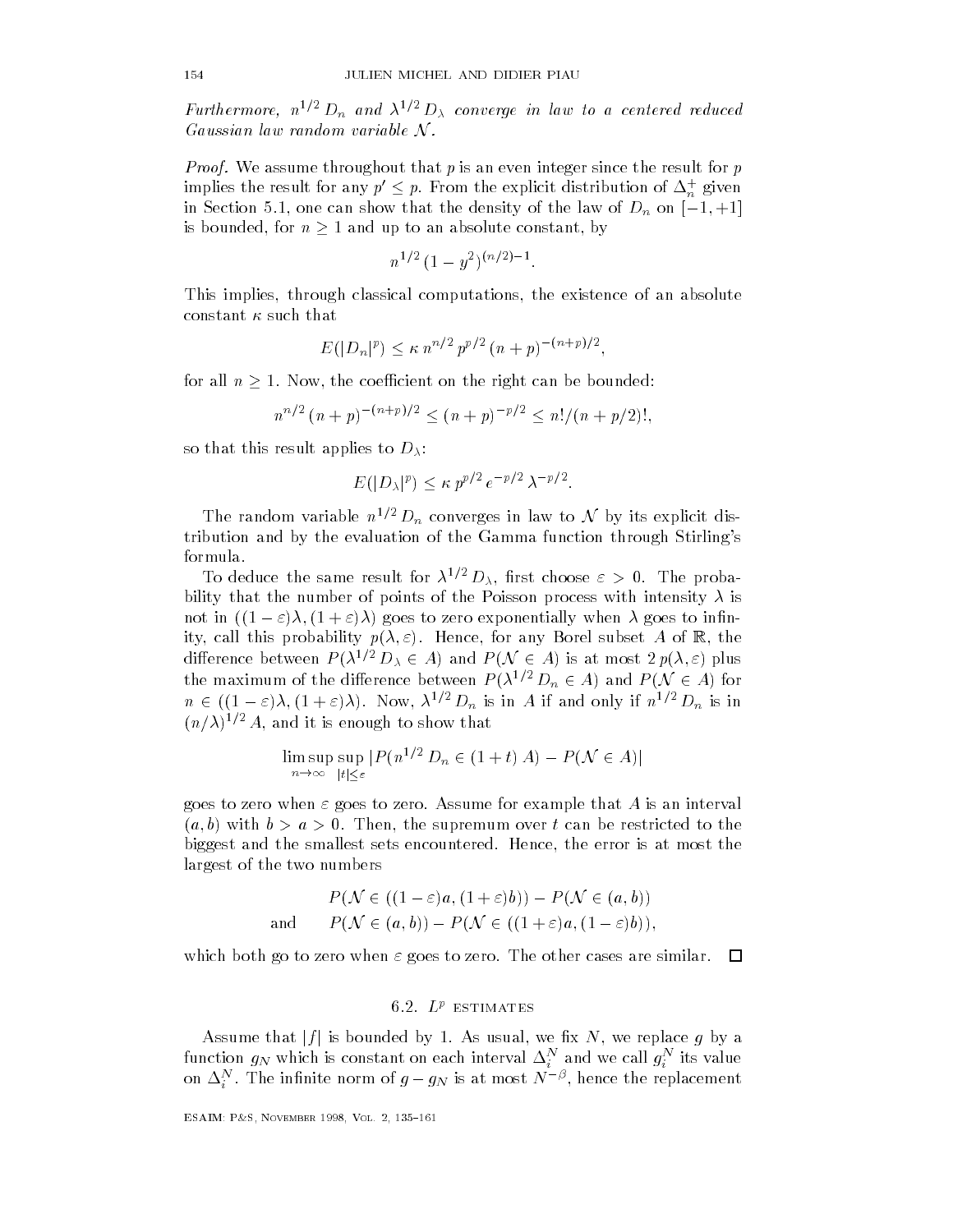of g by  $g_N$  in the evaluation of  $|\nu_\lambda(f) - \nu^{1/2}(f)|^p$  costs at most  $p N^{-\beta}$ . Now, we work with  $g_N$ . We want to compute the p-th power of

and the state of the state of the state

$$
\tau_{\lambda}(g_N) = \left| \sum_i g_i^N (|\Delta_{\lambda}^+ \cap \Delta_i^N| - |\Delta_{\lambda}^- \cap \Delta_i^N|) \right|.
$$

Assume that  $p$  is an integer and develop  $\tau_{\lambda}(y_N)^{p}$  along the multinomial coefficients. Each coefficient  $|g_i^N|$  is bounded by 1. By independence and scaling properties of the contributions of each  $\Delta_i^+$  , one gets

$$
E(\tau_{\lambda}(g_N)^p) \leq \sum_r C_p^r \prod_i E(|D_{\lambda/N}/N|^{r_i}),
$$

where r is any integer-valued multi-index of size N and sum p and  $C_r^r$  is the multinomial coefficient of r. Denote by  $c_p$  the maximum of the constants  $b_q$ in Lemma 6.1 for  $q \leq p$ . Notice that at most p terms in the multi-index r are not zero. Lemma 6.1 yields

$$
E(\tau_\lambda(g_N)^p) \le c_p^p N^{-p} \sum_r C_p^r \prod_i (\lambda/N)^{-r_i/2} = c_p^p (\lambda/N)^{-p/2}.
$$

Finally, the expectation of  $|\nu_{\lambda}(f) - \nu^{1/2}(f)|^p$  is at most  $N^{-\beta} + (\lambda/N)^{-p/2}$ . If N is equivalent to  $\lambda^{p/(p+2p)}$ , the error term is equivalent to  $\lambda^{-p/(p+2p)}$ .

# 6.3. CENTRAL LIMIT THEOREM

Call -ii a nite partition of - adapted to f This means that f is constant on each set  $\equiv_i$  . Find  $g_i$  the value of  $g$  on  $\equiv_i$  , which independence and scaling properties of the restrictions of the Poisson process to the sets -i give

$$
\lambda^{1/2}(\nu(f) - \nu^{1/2}(f)) = \sum_{i \ge 1} \lambda^{1/2} g_i \eta_i L_i D_{\lambda L_i}^{(i)},
$$

where  $L_i$  is the Lebesgue measure of  $\Delta_i$ ,  $\eta_i = \pm 1$  and the  $D^{(i)}$  are independent Poisson processes (see the decomposition of Section 5.2). Each  $(\lambda L_i)^{1/2} \, D_{\lambda L_i}^{\vee}$  converges to the reduced Gaussian law. Furthermore, if a Poisson process is conditioned to have an even number of points (or an odd number of points) and if  $D$  is constructed with this conditioned Poisson process, then  $\lambda^{1/2} D_{\lambda}$  converges also to the centered Gaussian law. Hence, conditioned by the  $\eta$ 's,  $(\lambda L_i)^{1/2} D_{\lambda L_i}^{\vee}$  converges to a Gaussian reduced law<br> $\mathcal{N}_i$  which is independent of the  $\eta$ 's. Finally, conditioned by the value of  $(\eta_i)_i,$ the random variable  $\lambda^{1/2}(\nu(f)-\nu^{1/2}(f))$  converges to

$$
\sum_{i\geq 1}g_iL_i^{1/2}\eta_i\mathcal{N}_i
$$

where the  $\mathcal{N}_i$  are independent of the  $\eta$ 's, i.i.d. and reduced Gaussian. Whatever the value of  $(\eta_i)_i$  is, this sum is Gaussian, centered of variance

$$
\sum_{i\geq 1} (g_i L_i^{1/2} \eta_i)^2 = \int_{\Delta} g^2(x) \, dx,
$$

and this proves Theorem

and the state of the state of the state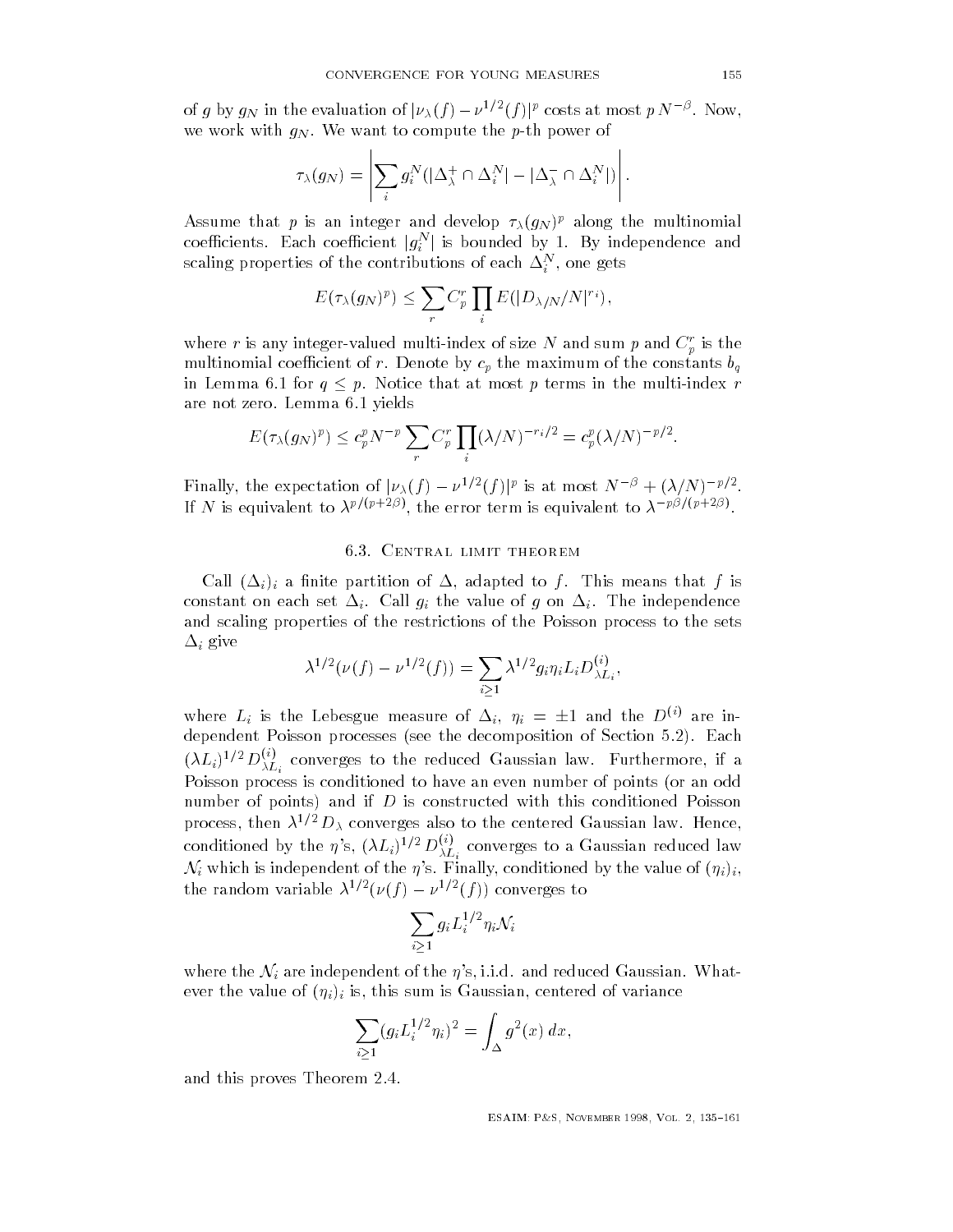#### 6.4. MODEL FR

In order to prove the  $L^p$  estimate, we develop as before  $\tau_n(g_N)^p$  as a multinomial when  $p$  is an integer. Call  $n_i$  the number of points in  $\Delta_i$  and condition by  $(n_i)_i$ . Things become independent, one can use Lemma 6.1 and it gives an upper bound

$$
E(\tau_n(g_N)^p) \le c N^{-p} \sum_r C_p^r E\left(\prod_{i=1}^N (n_i^{-r_i/2} \wedge 1)\right).
$$

We fix  $r$  and we want to bound the expectations written in the right hand side. The mean of  $(n_i)_i$  is the point  $(nN^{-1})_{i\leq N}$  in  $\mathbb{R}^N$ . We split the expectations in two parts. On the ball around  $(nN^{-1})_{i\leq N}$  of radius  $R=\frac{1}{2}nN^{-1}$ , the random variable is at most  $(2N n^{-1})^{p/2}$ . On the complement of the ball, the random variable is at most 1 but the probability that  $(n_i)_i$  is in the complement of the ball is, by Bienaymé-Tchebychev inequality, at most

$$
\text{Var}\left( (n_i)_i \right) R^{-2} \leq 4N^2 n^{-1}.
$$

Finally, each expectation is at most  $O(N^2 n^{-1} + N^{p/2} n^{-p/2})$  and the sum of the  $C_p$  is  $N^{\rho}$ . The error due to the replacement of  $g$  by  $g_N$  is at most  $O(N^{-\nu}),$  hence one has to get  $-$ 

$$
N^{-\beta} + N^2 n^{-1} + N^{p/2} n^{-p/2}
$$

as small as possible, that is to choose  $N \sim n^{1/(2+\beta)}$ .

Notice that the rate for the model FRp is always better (for  $p \ge 1$ ) than the rate for the model FR

# APPENDIX: LARGE DEVIATIONS FOR FR

Although the proof of the large deviations principle for the model FR follows the same general line, it is much more intricate than for the model FRp. It would be interesting to deduce directly the result from its analog for model FRp

#### An auxiliary result

integral lemma (see for example Dembo and Zeitouni  $(1992)$ , section 4.3) states that, if  $\mu_n$  satisfies a large deviations principle of action  $i_0$  and if f is a bounded continuous function, then  $n^{-1}\log\mu_n(\exp n f)$  converges to the supremum of  $(f - i_0)$ . Now, assume that  $i_0$  is continuous on its domain and consider a nonnegative function  $f'$ , not necessarily bounded nor continuous, such that the interior of the support of  $f'$  is empty. Then,

ed variations and the variation of the second control of the control of the control of the control of the control of the control of the control of the control of the control of the control of the control of the control of  $n^{-1}$  log  $\mu_n(\exp n(f-f'))$  converges to the supremum of  $(f-i_0)$ .

*Proof.* Since  $f'$  is nonnegative, the upper bound is direct. For the lower bound, denote by S the support of f' and choose  $x \notin S$  in the domain of  $i_0.$  Since  $S$  is closed, there exists an open ball  $B$  around  $x$  of radius  $\varepsilon>0,$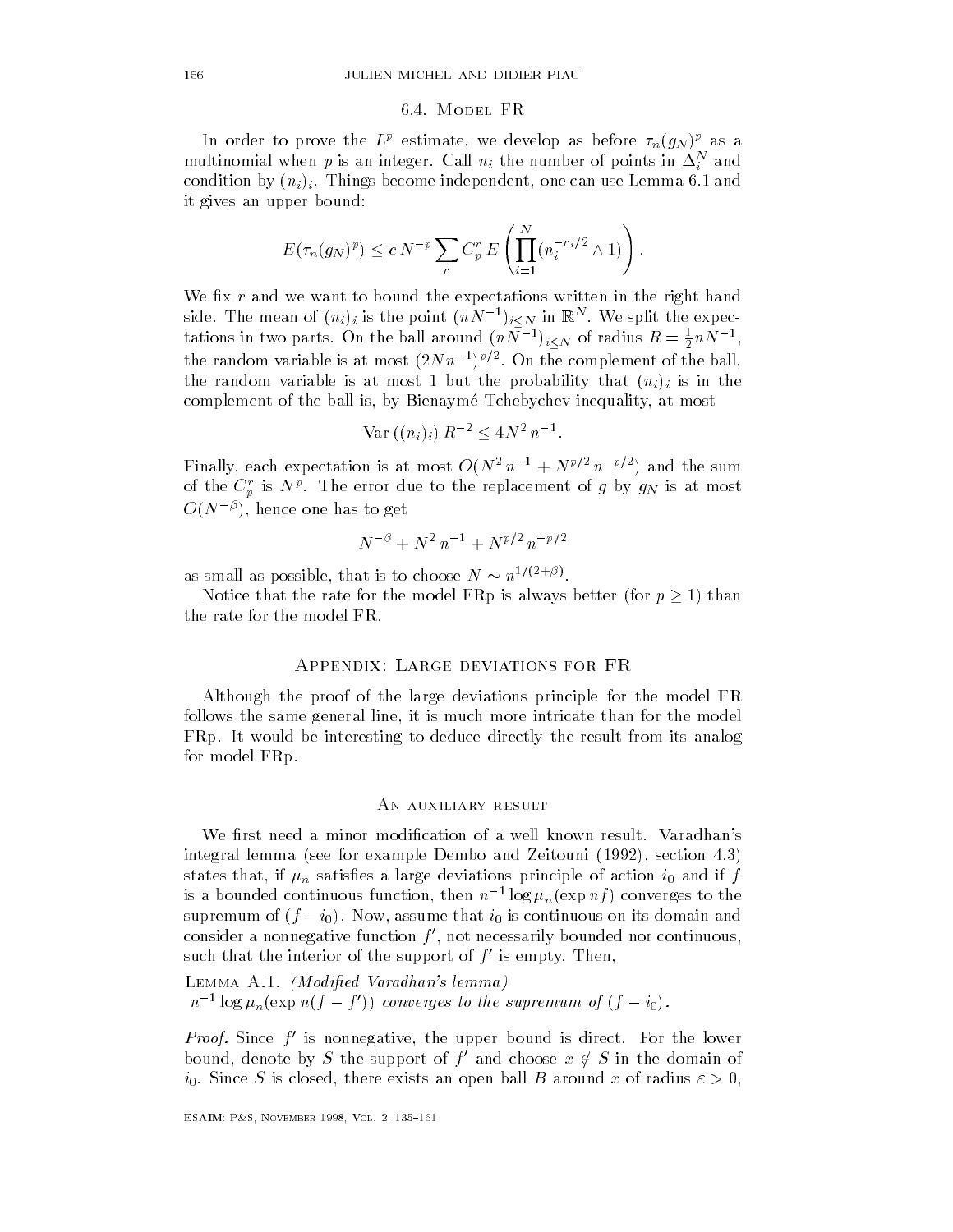$$
\mu_n(\exp n(f - f')) \ge \mu_n(B) \exp(n \inf_H f).
$$

Take the logarithm, divide by n and take the liminf as n goes to infinity.<br>One gets<br> $\liminf n^{-1} \log \mu_n (\exp n(f - f')) \geq -i_0(B) + \inf f.$ One gets

$$
\liminf_{n \to \infty} n^{-1} \log \mu_n(\exp n(f - f')) \geq -i_0(B) + \inf_B f.
$$

Take the limit as  $\varepsilon$  goes to zero. Since f is continuous and  $i_0$  is lower semicontinuous, the lower bound converges to  $f(x) - i_0(x)$ . It remains to show that the supremum of  $f - i_0$  on the intersection of the complement of S with the domain of  $i_0$  is in fact the supremum of  $f - i_0$ . This stems from the fact that  $f - i_0$  is continuous, that  $f(x) - i_0(x) = -\infty$  if x is not in the domain of  $i_0$  and that the complement of S is a dense subset. 囗

THE LAW OF 
$$
D_n
$$

Next, we prove precise estimates for the law of  $D_n$ . We know that  $E(\exp(ntD_n))$  is exponentially equivalent to  $\exp(n j(t))$  where j is the Legendre transform of the function

$$
y \mapsto c_{\text{DET}}(\frac{1}{2}(1+y)) = -\frac{1}{2}\log(1-y^2)
$$

if  $|y| < 1$  and  $+\infty$  otherwise. Since  $j$  is the Legendre transform of an even function which is null at zero and infinite outside of  $|y| < 1$ , j is even, if  $|y| < 1$  and  $+\infty$  otherwise. Since  $j$  is the Legendre transform of an even<br>function which is null at zero and infinite outside of  $|y| < 1$ ,  $j$  is even,<br>convex, null at zero, increasing on  $t \ge 0$  and 1-Lipschitz. He An explicit form of  $j(t)$  is as follows:

$$
j(t) = \frac{1}{2}[s - 1 - \log(\frac{1}{2}(s+1))], \quad s = \sqrt{1 + 4t^2}.
$$

Hence,  $j(t)$  is equivalent to |t| when |t| goes to infinity and we extend the function  $t \, j(c/t)$  by the value |c| when  $t = 0$ . Explicit computations show that the function  $j_c$  defined by

$$
j_c(t) = t \, j(c/t) - t \, \log t
$$

is concave on  $t \geq 0$ . The estimates of  $E(e^{nt}L_n)$  are summarized in the next lemma

LEMMA A.2. There exist even functions  $e_{\pm}(n, \cdot) \geq 0$  such that, for all t and  $n \geq 1$ ,

$$
n j(t) - e_-(n, t) \le \log E(e^{ntD_n}) \le n j(t) + e_+(n, t).
$$

There exist  $c > 0$  and  $v_* > 0$  such that the following bounds hold.  $-$  For all  $n \geq 0$  and t, one has:  $e_{+}(n,t) \leq c$ .

 $-For$  all  $n > 1$  and t, one has:  $e_-(n,t) \leq 2|t| + 4\log(n) + c$ . - For all  $n \ge 0$  and t, one has:  $e_+(n,t)$ <br>- For all  $n \ge 1$  and t, one has:  $e_-(n,t)$ <br>- For all  $n \ge 1$  and  $|t| \ge t_*$ , one has:

$$
e_{-}(n,t) \le 3n t^{-2} + 3\log|t| + \log(n) + c.
$$

- For all  $n \ge 1$  and  $|t| \ge t_*$ , one has:<br> $e_-(n,t) \le 3n t^{-2} + 3 \log |t| + \log(n-t)$ <br>- For any  $t$ , one has:  $-|t| \le \log E(\exp(t D_0)) \le |t|.$ 

Proof- The following is only a sketch of the proof Use the law of Dn to write the exact value of the desired expectation Apply Stirling and Apply Stirling and Apply Stirling and Apply Stirling to get upper and lower bounds of  $\Gamma(i)^{-1} \Gamma(j)^{-1} \Gamma(i+j)$ , for the right values of i and j, by a power of n. Remains the integral of an exponential. Then copy the classical proof of Laplace control of Laplace .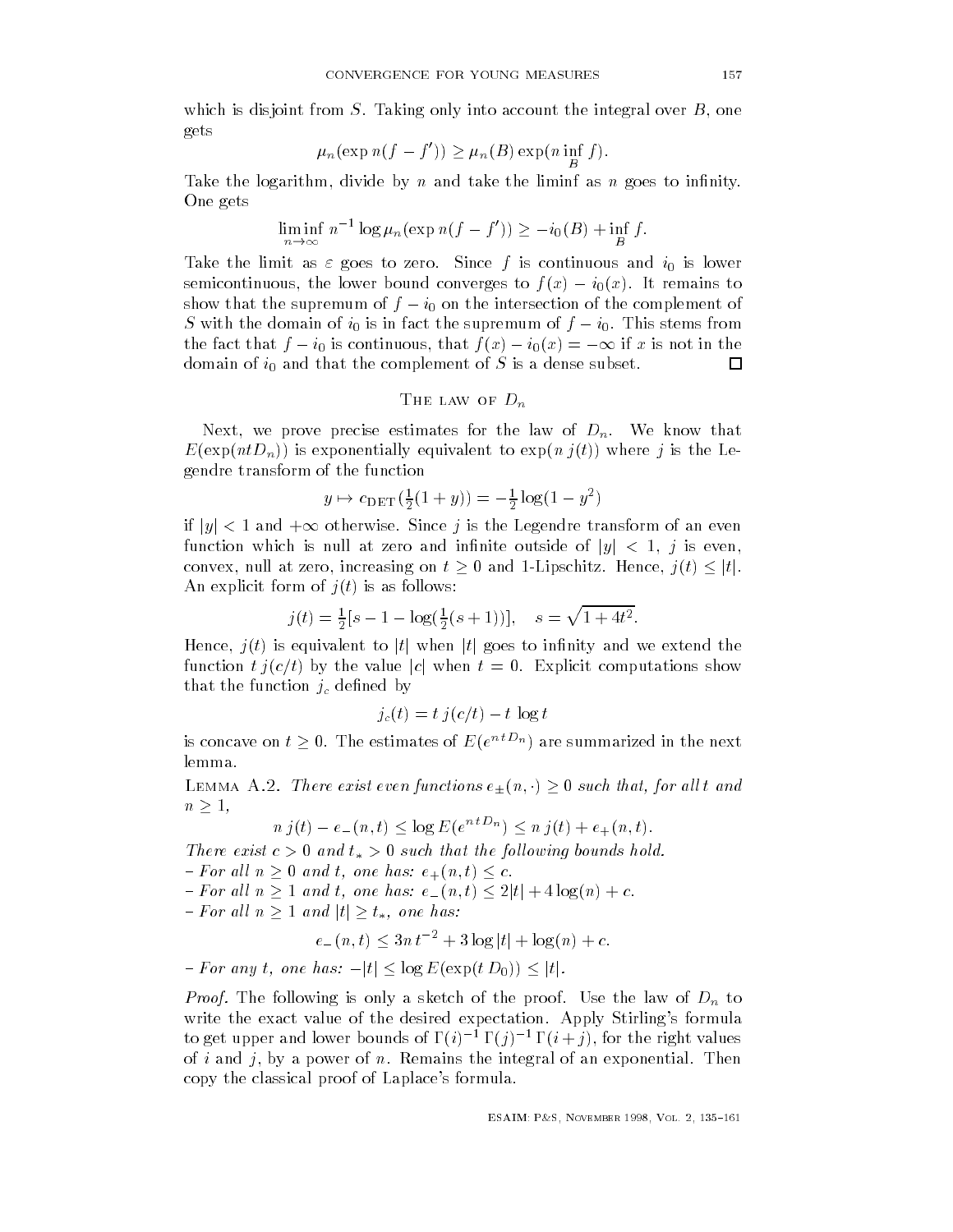More precisely get an upper bound by replacing the exponent by its maxi mum. To get the lower bound which is true for all  $t$ , keep only the integral on an interval of length  $n^{-1}$  around the point  $x_t$  where the exponent is maximal, and replace the exponent by its minimum on this interval. To get the asymptotic lower bound, keep only the integral on an interval of length  $t^{-2}$ around the point  $x_t$  and proceed in the same way. The cases n even and n odd are to be treated separately (the case  $n$  odd is simpler because the law of  $D_n$  is then symmetric).

To get the bound involving  $D_0$ , notice that  $D_0 = 1$ .

# $\Box$

#### THE CONDITION  $(H2)$  $\sim$   $\sim$

We are now ready to check the conditions  $(H2)$  and  $(H3)$  for model FR. The beginning of the proof is similar to the case FRp. For any  $f \in C_{\kappa}$ ,

$$
E(\exp \nu_n(n f)) = \exp(O(n \|g - g_N\|_\infty)) \exp(\nu^{1/2}(nf)) \rho_n(n g_N)
$$

where  $g_N$  is a function which is constant on every interval  $\Delta_i^-$  and close to g in uniform norm, and

$$
\rho_n(n g_N) = E\left[\exp\sum_i n g_i^N\left(|\Delta_i^N \cap \Delta_n^+| - |\Delta_i^N \cap \Delta_n^-|\right)\right].
$$

Call  $n_i$  the number of points of the uniform sample which belong to  $\Delta_i$ . Conditioned by  $n_i$ , these points are a uniform sample of size  $n_i$  taken from  $\Delta_i$  and independent of the rest of the process. Hence, conditioning by  $(n_i)_i$ , there exist signs  $\eta^N_i=\pm 1$  and random variables  $D'$  independent of the  $\eta$ 's such that

$$
\rho_n(n g_N) = E\left[\prod_i E'(\exp(n g_i^N \eta_i^N D'_{n_i}/N)\right]
$$

where  $E'$  denotes the expectation with respect to  $D'$ . Hence, each expectation  $E'$  is really a random variable which is  $\eta^N_i$  measurable. We apply Lemma A.2 to each expectation E'. Even when  $n_i = 0$ , the principal term is

$$
\exp[n_i\,j(n\,g_i^N\,\eta_i^N/(N\,n_i))].
$$

Since the function  $j$  is even, the principal term for  $\rho_n(ng_N)$  is

$$
\widehat{\rho_n}(ng_N) = E\left(\exp\left(\sum_i n_i j(n g_i^N \eta_i^N/(N n_i))\right)\right).
$$

From now on, we compute upper and lower bounds of  $\rho_n(ng_N)/\widehat{\rho_n}(ng_N)$ , estimating the contribution of each expectation  $E'$  to the overall error. For the upper bound, the error due to each expectation  $E^{\prime}$  is at most exp  $c$ , even when  $n_i = 0$ . Hence,  $\rho_n(ng_N)/\widehat{\rho_n}(ng_N)$  is at most  $\exp(N c) = \exp(o(n))$ . (Remember that N is a fixed integer and that n goes to infinity.)

The lower bound is more difficult to handle. We want an upper bound of contract since the bounds of the bounds are even we can skip the bounds are even we can skip the state of t Furthermore, since the bounds are increasing in  $|t|$ , we can replace  $g_i^N$  by 1.  $\blacksquare$ Hence, we apply Lemma A.2 for  $n_i$  and  $t_i = n/(N n_i)$ .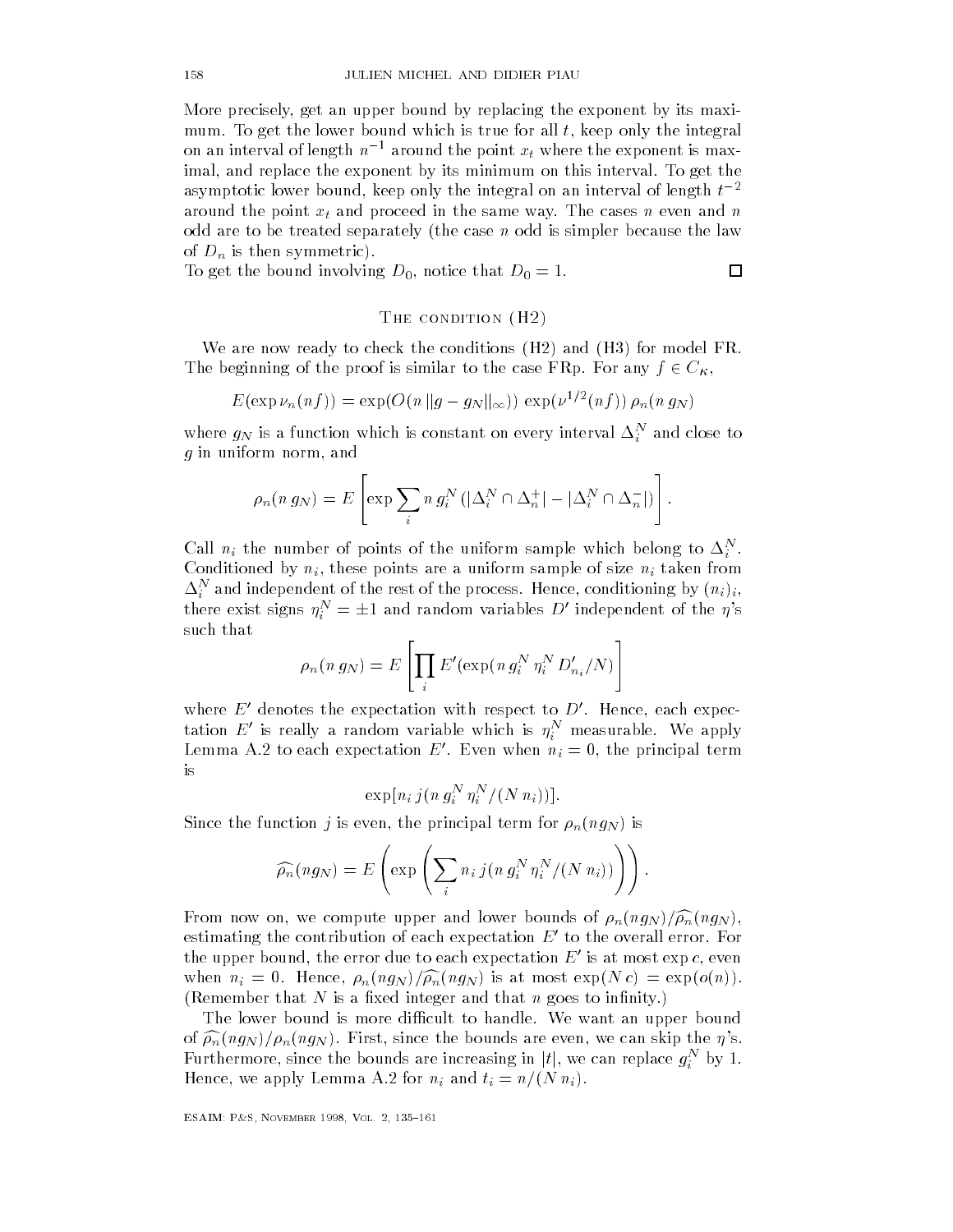$-$  If  $n_i \geq n^{1/2}$ , then  $t_i \leq n^{1/2}/N$  and the bound of  $e_{-}$  which is valid for all t gives an error

$$
c n_i^4 \, \exp(2n^{1/2}/N).
$$

There are  $N$  expectations  $E',$  hence the total error due to such terms is at most

$$
c^N n^{4N} \exp(2n^{1/2}) = \exp(o(n)).
$$

 $-If$   $q_i^N = 0$ , no error term.

If  $1 \le n_i \le n^{1/2}$  and  $g_i^N \ne 0$ , we want to use the asymptotic lower bound of Lemma A.2. Hence, we set  $g_0$  -equal to the least absolute value of the  $\sim$ non zero  $g_i^N$  and we assume that  $n^{1/2}g_0^N \ge t_*N$ . Then  $t_i = |g_i^N| \, n/(N \, n_i)$  is at least  $t_*$ , hence the error is at most

$$
cn_i |t_i|^3 \exp(3n_i/t_i^2) \le cn (n/N)^3 \exp(3(N/g_0^N)^2)
$$

because  $y_{\parallel}$  is bounded. There are at most N terms, hence the total error due to the terms of this kind is  $\exp(o(n))$ .

- Last, if  $n_i = 0$ , the error is at most  $\exp(2|t_i|)$  for  $t_i = n g_i^N/N$ , that is at most  $\exp(2n/N)$ .

All the errors disappear, except the last one. The liminf of  $n^{-1}\log\rho_n(ng_N)$ is at least the liminf of

$$
n^{-1} \log E \left( \exp \left\{ \sum_i n_i \, j(n \, g_j^N/(N \, n_i)) - 2n \, \mathbf{1}_{\{n_i = 0\}}/N \right\} \right).
$$

The random vector  $(n_i)_i$  is the sum of n i.i.d. random vectors distributed like  $\xi$ : the random vector  $\xi$  is uniformly distributed on the vectors of the canonical orthonormal basis of  $\mathbb{R}^+$ . Since  $\xi$  is bounded,  $(n_i/n)_i$  satisfies a large deviations principle of continuous action  $i_0$ . In fact,  $i_0$  is the Cramer transform of the law of  $\xi$ :

$$
i_0(x) = \sup\{t \cdot x - \log E(\exp(t \cdot \xi)) \mid t \in \mathbb{R}^N\}.
$$

The explicit value of  $i_0$  is

$$
i_0(x) = \log(N) + \sum_i x_i \log(x_i)
$$

if  $x = (x_i)_i, x_i \ge 0$  and  $\sum_i x_i = 1$ , and  $i_0(x) = +\infty$  otherwise. We set

$$
f_N(x) = \sum_i x_i j(g_i^N/(Nx_i))
$$
  

$$
f'_N(x) = 2N^{-1} \sum_i \mathbf{1}(x_i = 0)
$$

for  $x = (x_i)_i$  and  $x_i \ge 0$ . By lemma A.1,  $f'_N$  can be omitted without changing the limit and the limit of this quantity, hence of  $n^{-1}\log\rho_n(n\,g_N)$ as well, is the supremum of  $f_N - i_0$ .

Define a function  $n_N$  on  $\Delta$  which is constant on each  $\Delta_i$  by setting  $h_i$  = N  $x_i$ . Then, the mean of  $h_N$  is 1,  $h_N$  is nonnegative,  $J_N(x)$  is the mean of hN  $_{\rm N}$  is the mean of handelph over  $_{\rm max}$  and  $_{\rm max}$  over  $_{\rm max}$  . The mean of handelph over  $_{\rm max}$ Finally, the 1-Lipschitz regularity of j is enough to show that  $(H2)$  holds with

$$
l_{\text{DET}}(f) = \nu^{1/2}(f) + \sup\{\int_{\Delta} h \, j(g/h) - h \log h \, ; \, h \in H\}
$$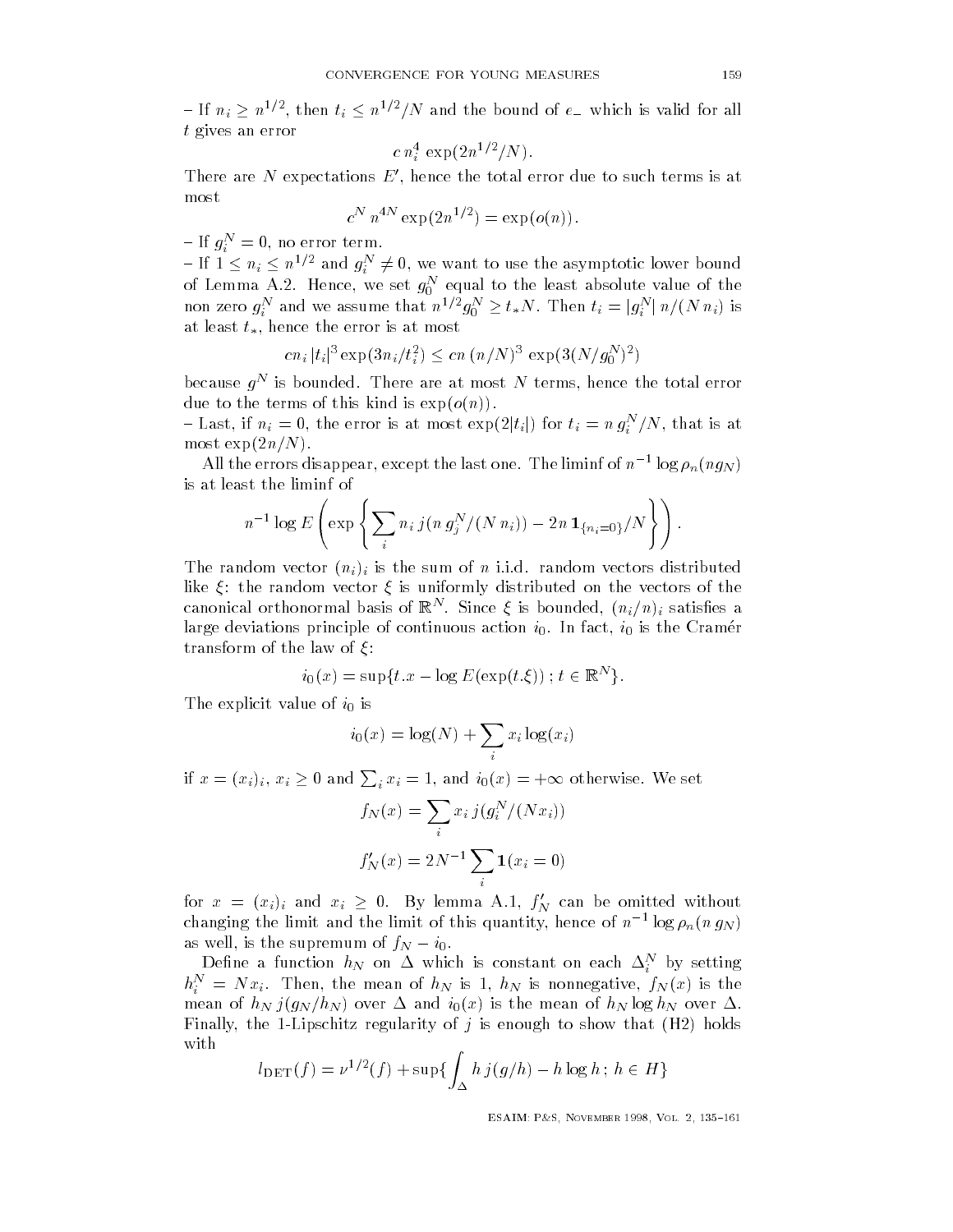where  $H$  is, for example, the space of integrable, nonnegative measurable functions of mean 1. For  $h \in H$ , the mean of  $h \log h$  is nonnegative and where *H* is, for example, the space of integ<br>functions of mean 1. For  $h \in H$ , the mean<br> $h j(g/h) \leq |g|$ , hence  $l_{\text{DET}}$  is finite valued.

### THE DIFFERENTIABILITY OF  $l_{\rm DET}$

The proof of  $(H3)$  is complete if we show the Gateaux differentiability of  $l_{\text{DET}}$ , or of the function  $f \mapsto l_{\text{DET}}(f) - \nu^{1/2}(f)$ . For any g, set

$$
m(g) = \sup\{m(g, h), h \in H\}, \qquad m(g, h) = \int_{\Delta} h j(g/h) - h \log h.
$$

The function  $h \mapsto h \, j(g/h) - h \log h$  is concave. If the Gateaux differential of  $m(q, \cdot)$  at  $h \in H$  is zero in all the directions, then  $m(q, h) = m(q)$ . Choose the unique  $c(g) = c \geq 1$  such that

$$
\int_{\Delta} h_c(x) = 1,
$$
  $h_c(x) = \frac{c^2}{\sqrt{c^2 + g^2(x)}}.$ 

A small amount of algebra shows that the differential of  $m(q, \cdot)$  is null at  $h_c$ . Another amount of algebra gives

$$
m(g) = m(g, h_c)
$$
  
= -1 - log c(g) -  $\int_{\Delta} \sqrt{c(g)^2 + g^2(x)} dx$ ,

and the differentiability of  $g \mapsto c(g)$  implies the differentiability of m.

At this moment, we already know that  $\nu_n$  satisfies a large deviations principle of action  $i_{\text{DET}}$ . Hence, the function  $i_{\text{DET}}$  must satisfy

$$
\sum_{n\geq 0} e^{-\lambda} \lambda^n \exp(-n i_{\text{DET}}(\nu))/n! \sim \exp(-\lambda i(\nu))
$$

when  $\lambda$  goes to infinity, that is  $\exp(-i_{\text{DET}}(\nu)) - 1 = -i(\nu)$ . In other words, the identification of the Legendre transform of  $l_{\text{DET}}$ , although possible to accomplish, may be avoided.

# **REFERENCES**

- Baldi P- Large deviations and stochastic homogenization Ann- Mat- Pura Appl-151, 161-177.
- $\mathcal{S}$  -converges of probability measures of probability measures  $\mathcal{S}$  and  $\mathcal{S}$ York
- wesley and the contract of the contract of the contract of the contract of the contract of the contract of the contract of the contract of the contract of the contract of the contract of the contract of the contract of the
- Dal Maso G- An introduction to convergence Birkhauser
- dal Maso G-modica L-modica L-modica L-modica L-modical L-modical L-modical L-modical L-modical L-modical L-mod<br>Ann-L-modical L-modical L-modical L-modical L-modical L-modical L-modical L-modical L-modical L-modical L-modi Appl-
- Dembo A- Zeitouni O- Large deviations techniques and applications Jones and Bartlett
- Facchinetti G- Russo L- Un caso unidimensionale di omogeneizzazione stocastica in the castical contract of the castical contract of the contract of the contract of the contract of the contract of the contract of the contract of the contract of the contract of the contract of the contract of t
- Jikov Zhikov V- Kozlov S- Oleinik O- Homogenization of dierential operators and integral functionals. Springer, Berlin.
- Kozlov S- Averaging of random operators Math- USSR Sbornik
- michel J-, michel J-, michel J-, measures and statistical measures and statistical mechanics of infinite dimensional dynamical systems with conservation law.  $Comm.$ Math- Phys-